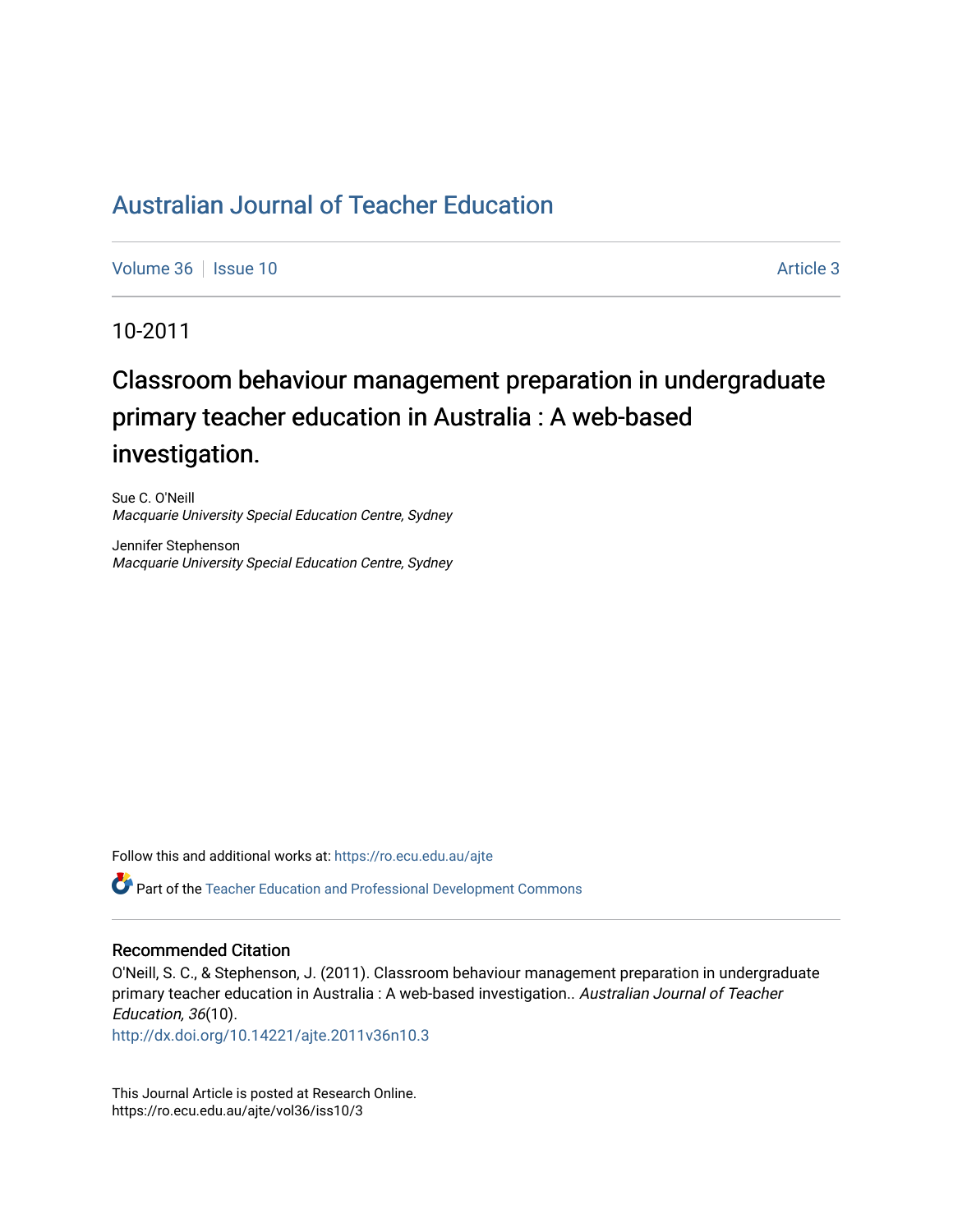## **Teacher Classroom Behaviour Management Preparation in Undergraduate Primary Education in Australia: A Web-based Investigation**

Sue C. O'Neill Jennifer Stephensen Macquarie University Special Education Centre, Sydney

*Abstract: Classroom behaviour management is an essential skill required by all teacher graduates to facilitate instruction in curriculum content. This article describes the classroom behaviour management (CBM) content on offer in Australian undergraduate primary education programs. To date, no nationwide studies exist that report the CBM instruction on offer in pre-service teacher education programs. Thirty-five primary teacher preparation programs were reviewed. Thirty programs (85.7%) contained mandatory course-work in CBM, 108 units contained relevant content, 33 of those were stand-alone CBM units (30.6%). More units were found with CBM content embedded within methods or inclusion units than stand-alone CBM units. The mean hours of CBM instruction per mandatory stand-alone unit was 31.46 hours, 25.5 for stand-alone electives, and 2.3 hours within embedded units. The content of CBM units is reported as well as the research interests of the unit convenors and instructors. Implications of the major findings are discussed*.

## **Introduction**

The ability of a teacher to establish and maintain a productive learning environment through effective classroom management is viewed by experienced teachers, school administrators and the community alike as an essential skill (Stoughton, 2007). For the purpose of this article classroom and behaviour management (CBM) is defined as the decisive, proactive, preventative teacher behaviours that minimise student misbehaviour and promote student engagement, and, strategic, respectful, actions that eliminate or minimise disruption when it arises, to restore the learning environment (Brophy, 1988). The connection between effective teacher behaviours and student achievement is well established in research literature, with classroom management found to be an important variable in student achievement and engagement (Hattie, 2009; Marzano, Marzano, & Pickering, 2003; Wang, Haertel, & Walberg, 1993). It is acknowledged that for productive learning environments to exist, classroom management must be intertwined with effective instruction that is engaging and meaningful (Brophy, 1988; Gore & Parkes, 2007; Kounin, 1970).

Beginning teachers and other stakeholders have expressed dissatisfaction with pre-service CBM preparation (Jones, 2006; Pigge & Marso, 1997). Researchers overseas and in Australia, using survey and interview methods, have reported that beginning and experienced teachers nominate managing student behaviour as a major cause of stress (Geving, 2007; Giallo & Little, 2003) and fear (Kaufman & Moss, 2010), and a reason for leaving the profession (Ingersoll  $\&$ Smith, 2003; Goddard & Goddard, 2006; Goddard & O'Brien, 2003). When CBM content was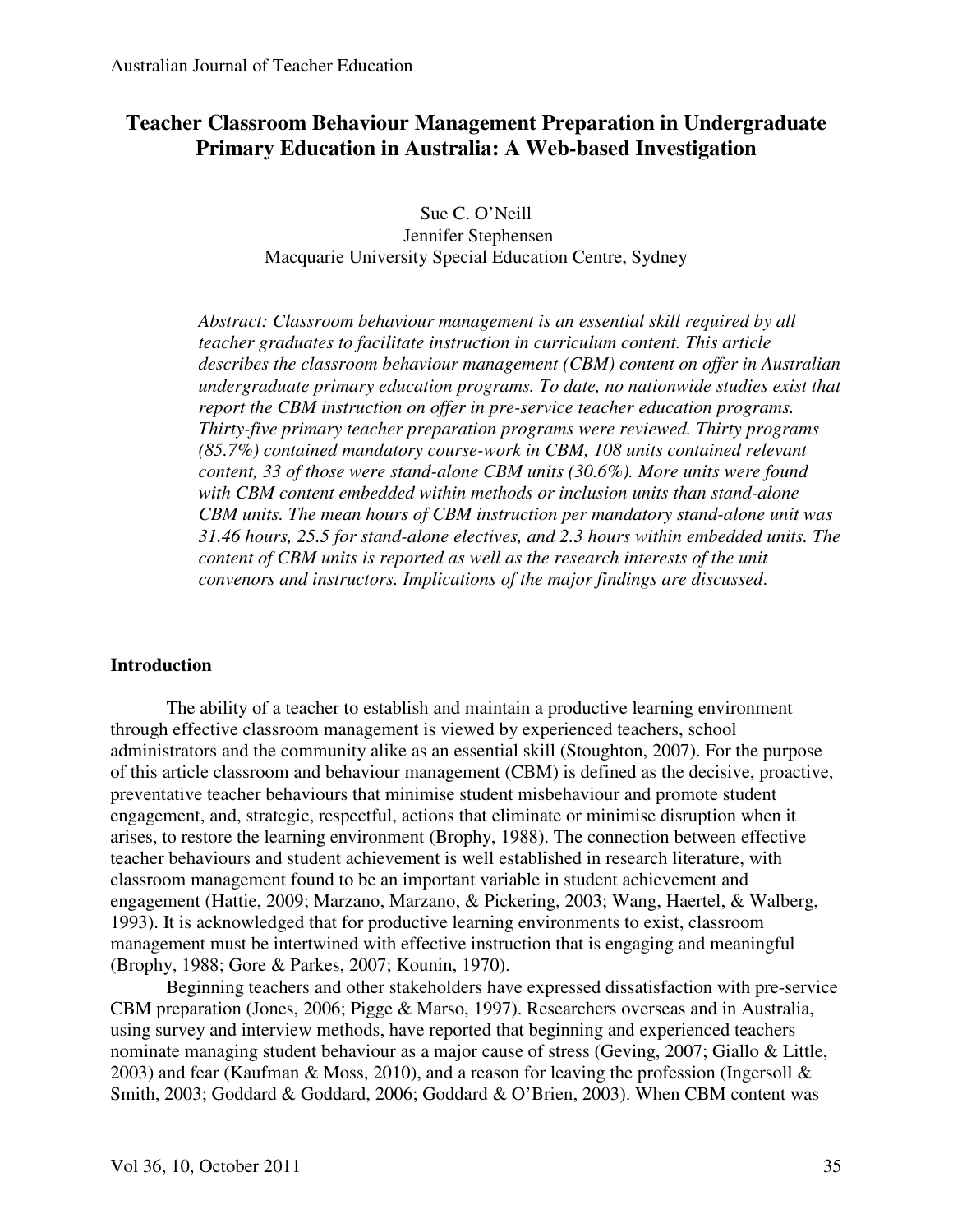included in their pre-service education, teachers criticised the content as containing too much theory, insufficient information on useful strategies, or insufficient opportunities to practise (Cothran, Kulinna, & Garrahy, 2003; Jones, 2006). Beginning teachers were not alone in their criticism of CBM preparation. Interview research conducted with Victorian school principals revealed that principals viewed the preparation beginning teachers were receiving in classroom management as inadequate (Ingvarson, Beavis, & Kleinhenz, 2004). Some teacher educators themselves believe better classroom management experiences are needed in teacher preparation programs (Scales, 1994).

 If classroom behaviour management is an important skill-set that teachers should have, it could be expected that a body of educational research would exist that revealed how teachers are best prepared in this area. Jones (2006) reviewed the literature on what course content would best prepare pre-service teachers in classroom management and reported criticism of the limited amount of coursework, a lack of consensus on what should be in a management course, and faults in preparation in this area. These faults included poorly integrated curriculum in classroom management and the tendency of instructors to present broad material within their own comfort level (Stewart-Wells, 2000). The literature that Jones reviewed included suggestions regarding needs for mastery in key classroom management skills of rules, desists and enlisting parents, research-based skills, identification and remediation of misconceptions in pre-service teachers' understanding of classroom management, multi-cultural competencies, and, skills in behaviour intervention planning. Jones reported advocacy of a range of strategies for delivering this content: apprenticeship models, extended field experiences with carefully chosen and trained mentor teachers, and, reflective problem-solving approaches using case studies including those preservice teachers experience during placements. Thus, there is much conjecture on what should be taught and how it should be taught, but a lack of evidence as to the effectiveness of these suggestions (Wesley & Vocke, 1992).

 Few studies examine how CBM curriculum is included within pre-service teacher preparation programs (Stough, 2006). Atici (2007) suggested that separate (stand-alone) classroom management units were offered in recent Turkish teacher preparation programs, but no specific institutions or courses were discussed. Others have reported on semester-long methods units in classroom management for undergraduate elementary teachers (Sanderson, 2004; Stough, Montague, Landmark, & Williams-Diehm, 2006) and education majors (Clement, 2002) in the US. As part of their investigation into pre-service teacher preparation in classroom discipline, Wesley and Vocke (1992) surveyed 19 tertiary institutions in north-eastern USA that had teacher preparation programs and examined university catalogues. They found that the majority of surveyed programs included instruction in classroom discipline, but few had units focused on this area. Their examination of university catalogues of 111 institutions that offered teacher preparation programs, found just over one quarter of programs contained content related to classroom discipline, fewer than found in their survey. Blum (1994) surveyed 266 teacher preparation programs and found that just over half offered an undergraduate unit in classroom management although the unit was not mandatory for 43% of enrolled students. More recently, Landau (2001) conducted a review of 20 teacher preparation programs utilising information obtained from university websites, and located only one program that included a course titled *Classroom Management*. Stough, Williams-Diehm, and Montague (2004) examined the programs of the top 50 schools of education in the US and found that 22 programs did not contain a course on classroom management. In Australia, Gore and Parkes (2007) found that almost half of all teacher education program structures they examined (for which information was available) contained a discrete management unit.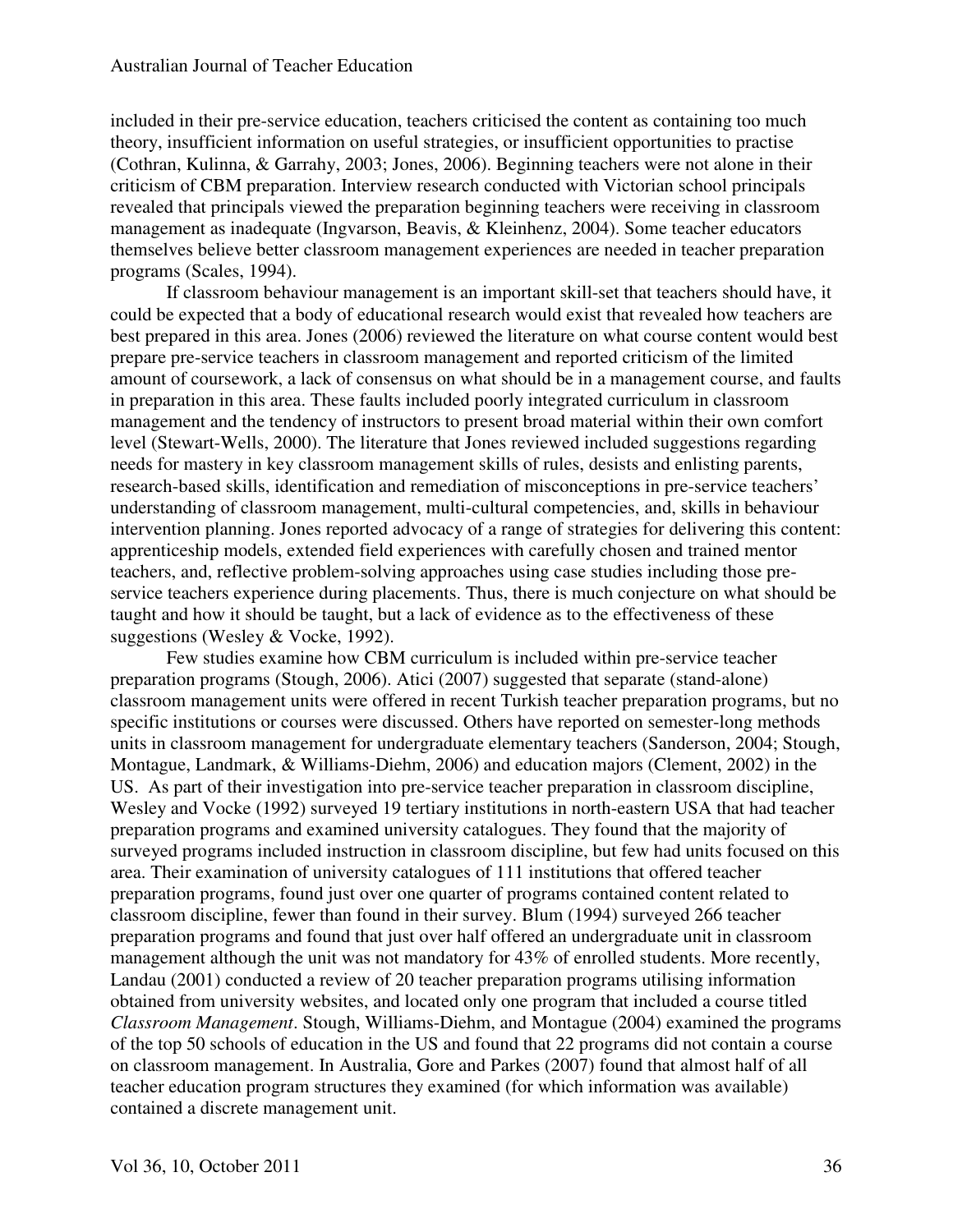Some literature describes how CBM content may be embedded within other units. Allen and Blackston (2003) reported on a collaborative problem-solving unit that contained considerable CBM content. Reupert and Woodcock (2010) described how CBM was included in a unit on child development. More commonly, CBM content was reported to be embedded in methods units (Gore, Griffiths, & Ladwig, 2004; Kaufman & Moss, 2010; Lee & Powell, 2005- 2006), educational psychology units (Mergler & Tangen 2010, Stoughton, 2007; Tingstrom, 1989), diversity units (Jones & Messenheimer-Young, 1989), and, inclusion/mainstreaming units (Main & Hammond, 2008; Van Laarhoven, Munk, Lynch, Bosma, & Rouse, 2007). CBM content was also reported as being provided to pre-service teachers in external training and development courses (Siebert, 2005), within seminars before professional experiences (Wagler & Moseley, 2005), during (Clement, 2002), and after student teaching (Kaufman & Moss, 2010; Stoughton, 2007).

The content of CBM coursework is also poorly researched. Blum's (1994) survey of teacher preparation programs in the US indicated a wide range of topics could be included in stand-alone and embedded CBM units, with behaviourist approaches reported to be imparted in over 95% of all units. Content may contain broad approaches such as humanistic models (Clement, 2002; Kaufman & Moss, 2010; Main & Hammond, 2008; Martin, 2004; Van Laarhoven et al., 2007), ecological models (Main & Hammond, 2008), and non-specific classroom management models (Atici, 2007; Higgins & Moule, 2009; Larson & Goebel, 2008; Putman, 2009; Sanderson, 2004). Knowledge about management styles (e.g. laissez faire) may be included (Lee & Powell, 2005-2006). Behaviourist approaches such as applied behaviour analysis (ABA) were noted in some units (Larson & Goebel, 2008; Siebert, 2005; Stough et al., 2006; Van Laarhoven et al., 2007), and the absence of ABA noted in other programs (Main & Hammond, 2008). As well as overviews of models of CBM, specific strategies arising from the effective teacher research (see, for example, Doyle, 1986) have been reported in teacher preparation programs (Kaufman & Moss, 2010). Specific skills such as rule development and reminders, praise, desists and redirections, ignoring, providing choices, and reinforcement of positive behaviours have been reported (Atici, 2007; Higgins & Moule, 2009; Morales, 2001; Sanderson, 2004).

In Australia, although reviews of teacher preparation in literacy and numeracy have been undertaken (e.g. Louden et al., 2005; White & Elkins, 2000), little has been published that describes the CBM content on offer in teacher preparation programs. Some studies have reported on content in single units which has ranged from content on developing supportive environments as part of the framework of productive pedagogy (Gore et al., 2004) through to broad approaches to CBM (Main & Hammond, 2008) and the integration of CBM content into an undergraduate educational psychology unit (Mergler & Tangen, 2010).

With little to inform us of what is currently occurring in teacher preparation in classroom behaviour management internationally or locally, it is timely to explore what CBM content is being delivered to Australian primary pre-service teachers. This study drew upon information from teacher education programs and units available on the internet to answer the following questions. What percentage of primary preparation programs contained CBM content? Is CBM content mandatory within programs? Is CBM content delivered in stand-alone units or embedded within other units? How many hours of instruction in CBM are included in units and programs? Where in the program structure is CBM content delivered, particularly in relation to professional experience units? What CBM content is being delivered? Lastly, do the unit convenors and instructors of CBM units have research interests or recent publications in CBM?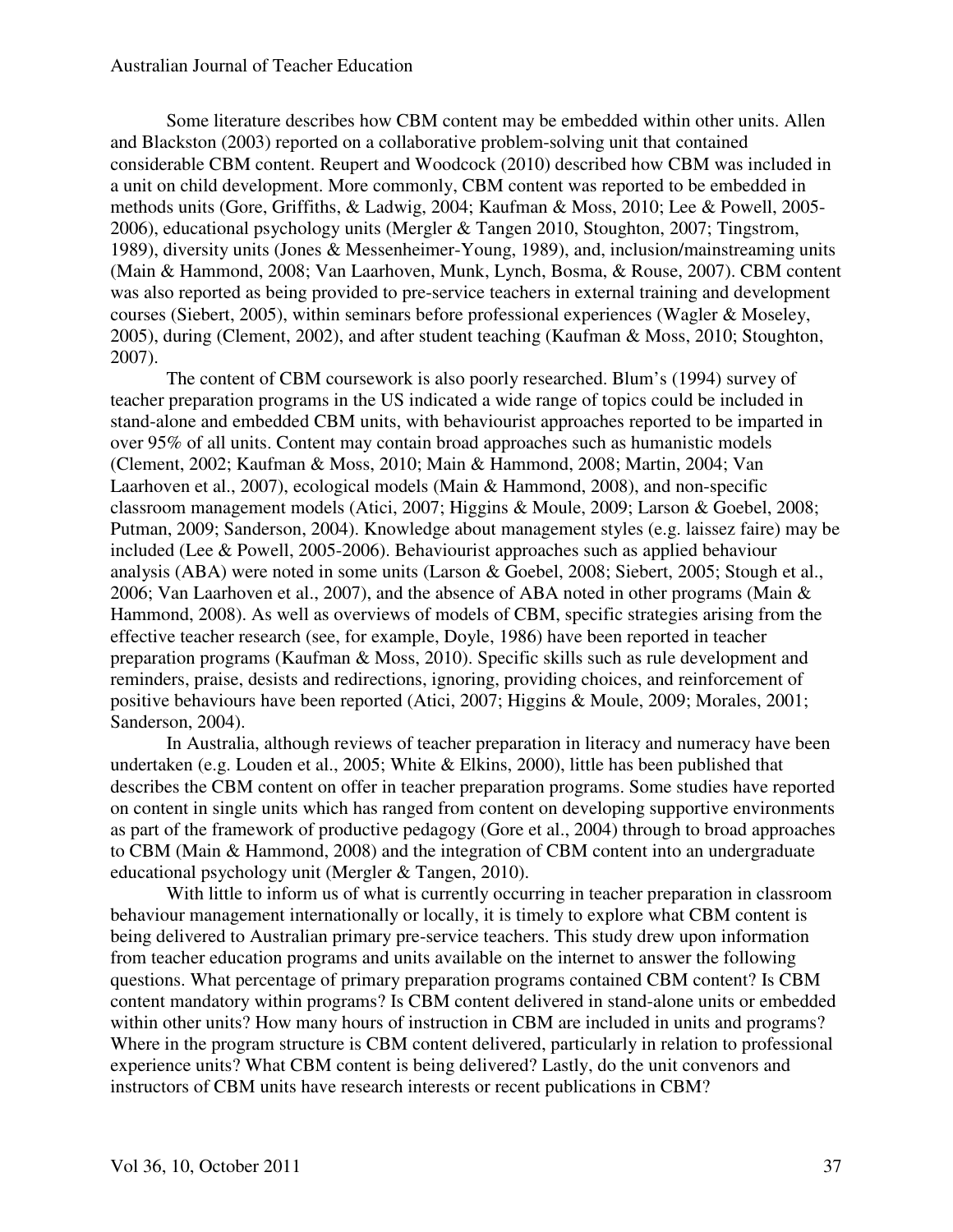## **Method**

Australian four-year undergraduate pre-service teacher education programs that were designed to prepare graduates to educate primary-aged students were examined during late 2009 and early 2010. Programs were located by using the search terms *primary teaching courses* in Google and limiting the results to Australian sites. Results were cross-checked against a Google search using the search terms of *Australian tertiary institution*. Each program description located, was then examined to determine whether the program was a four-year undergraduate degree program. Where institutions had more than one program that could prepare their graduates to teach primary aged students (e.g. combined early childhood and primary), such programs were included only if no specific primary program was provided by that institution.

## **Unit Identification**

The identification of units with CBM content involved a two-stage process; the location of units likely to contain CBM content, then an in-depth analysis of identified units. Once programs had been identified, website links were followed to obtain the publically available information on program structure, unit descriptions, course handbooks, unit guides, prescribed textbooks or readings, timetables, calendars, teaching staff profiles, teaching staff publication lists, and professional experience handbooks. In addition, Google searches using the unit code number and institution were carried out to locate additional documents. Google Scholar was used to determine the publication output for unit convenors or instructors who did not list such information on their staff profile pages, or have a staff profile page. When 2009 unit outlines were not located, 2010 information was utilised provided that there was no evidence of change in the unit content. Clear evidence of CBM content delivered by teaching staff was required for unit inclusion rather than outcomes to be achieved whilst on professional experience placement.

During the first stage of CBM unit identification, unit descriptions were read for each unit that formed a part of the prescribed program structure, including education elective units. For new programs that began in 2009, the first year of the new course structure was examined and the second to fourth year structure of the old program If the following key words or phrases were used in the unit description: *classroom management, behaviour management, functional behavioural assessment, discipline, management of the social environment of the classroom, managing challenging student behaviours, disability types, managing the learning environment, inclusion (of students with special needs),* or*, inclusive practices,* the unit was included for further analysis. The word *management* alone was not sufficient to include a unit for analysis as it could refer to instructional management rather than classroom or behaviour management. Unit information that referred to *establishing*, *creating* or *promoting* a *positive*, *supportive* or *effective learning environment* or *promoting positive peer relationships through social skills instruction* were coded as including CBM content so long as they also referred to classroom and/or behaviour management *styles*, *approaches*, or *strategies* that would reduce behaviour problems within the classroom. Units were excluded if they referred to individually negotiated content, or, were not offered in 2009. Units that mentioned CBM as a component of experiences undertaken during professional experience placements, but did not provide formal teaching of content related to CBM were excluded.

Units where the description contained keywords relating to disability or inclusion were included because it was anticipated that CBM content could be included in such units. Keywords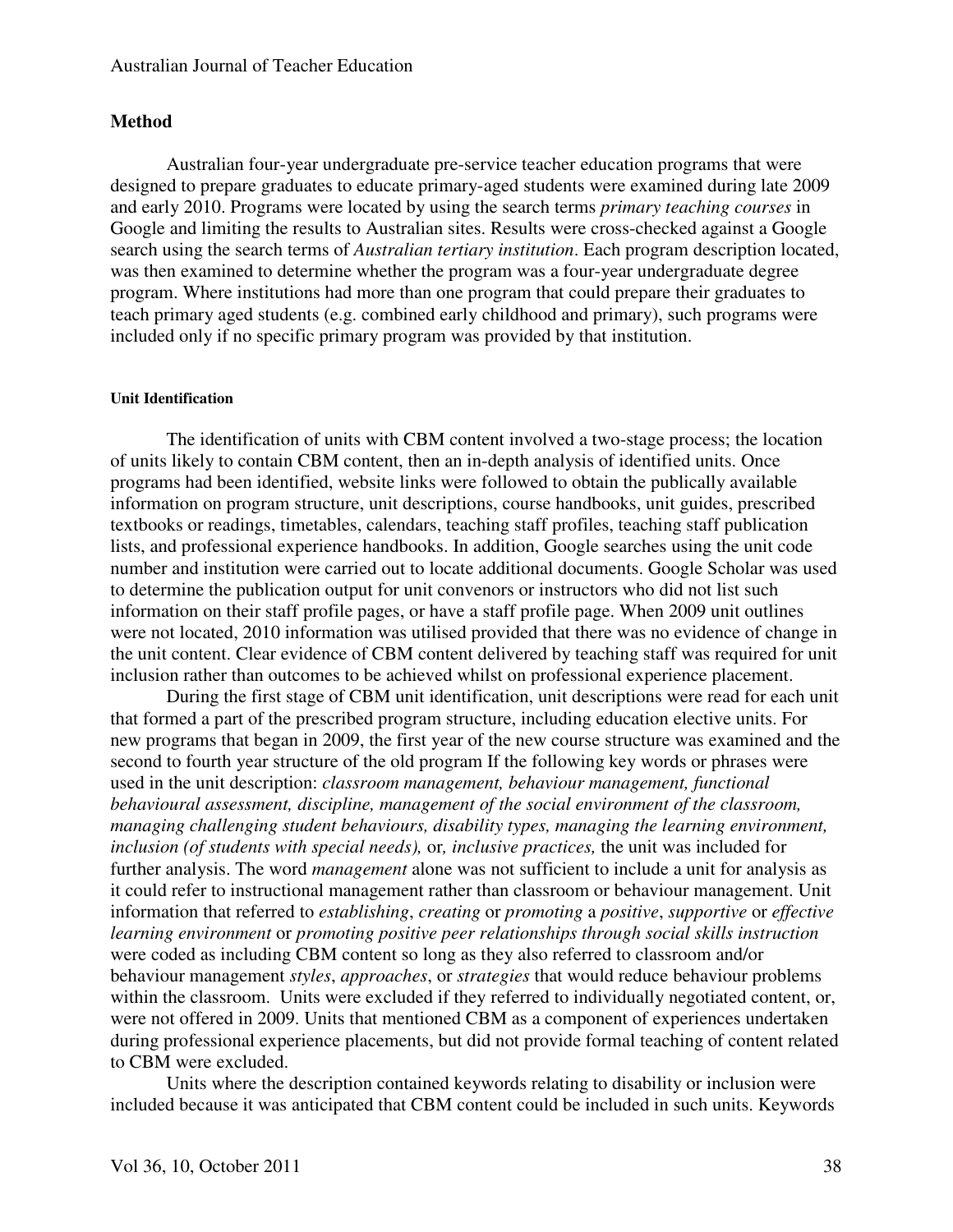used for disability categories included: *autism spectrum disorder, attention deficit disorder, intellectual disability, emotional or behavioural difficulties*, or *mental health diagnoses*. These units, when further reviewed by drawing on additional information, were retained only if contained content on classroom /behaviour management strategies. Units that had readings with clear evidence of classroom behaviour management content or strategies were retained even if unit descriptions did not include classroom behaviour management key words.

Stage two involved an in-depth investigation of each unit. Information was collected from the range of sources described earlier, for each identified unit on: a) the type of teacher education to which program that the unit belonged (i.e., primary degree, combined degree, multi-age, or pathway); b) the nature of the unit as a stand-alone CBM unit or as a unit with embedded CBM content; c) the designation of the unit as a mandatory or elective offering; d) the recommended year for students to complete the unit in the regular non-honours or non-accelerated program; e) total hours of face to face instruction for the unit; f) hours allocated to CBM content where content was embedded; g) prescribed text/s or readings; h) classroom/behaviour management content; i) research interests of unit convenor and instructors; and j) recent publications of unit convenor and instructors.

The definitions developed for the categories used in the coding scheme are described in the following paragraphs. For the type of teacher education program, primary degrees were single degrees that provided a teaching qualification for educating 5-12 year olds, combined degrees were those with a liberal arts component and often lead to the award of an Arts degree in addition to a teaching qualification (degree or diploma), multi-age were degrees that would allow graduates to educate more than one age group such as primary and early childhood or primary and middle school, and, pathway allowed for specialisation in a particular areas (such as middle school) within a larger structure of common education units. Stand-alone CBM units were those aimed exclusively at imparting knowledge, skills and understanding in CBM for typical students enrolled in regular mainstream settings or those deemed to display challenging behaviours who could be included in mainstream settings or in specialised settings. Units containing embedded CBM content were those that contained some knowledge, skills and understanding in CBM, but were not exclusively dedicated to CBM. Units with embedded content were further categorised as teaching methods/pedagogy units (including professional experience units), inclusion units, subject curriculum units, and educational psychology units (including developmental psychology, interpersonal relationships, and abnormal child psychology).

The research interests of each of the unit convenors and instructor(s) who delivered the unit content were examined. Research interest information and recent publications (when listed) were determined from the academic staff profile pages for each institution. Recent publications were limited to books, articles or conference papers published or presented in the past five years. For staff who did not have a staff profile page (such as sessional academics) or permanent academics that did not include their recent publications, Google Scholar searches were made for recent publications, using author and institution name as search terms. CBM key words, as listed above for determining unit content, were used to determine if a publication was relevant to CBM. At least one article, book, book chapter or conference paper had to be located to establish current publication in CBM. Where an institution had multiple campuses across states and the unit was common across campuses, and where no overarching unit convenor could be identified, the research interest and publication category was coded as *unsure*.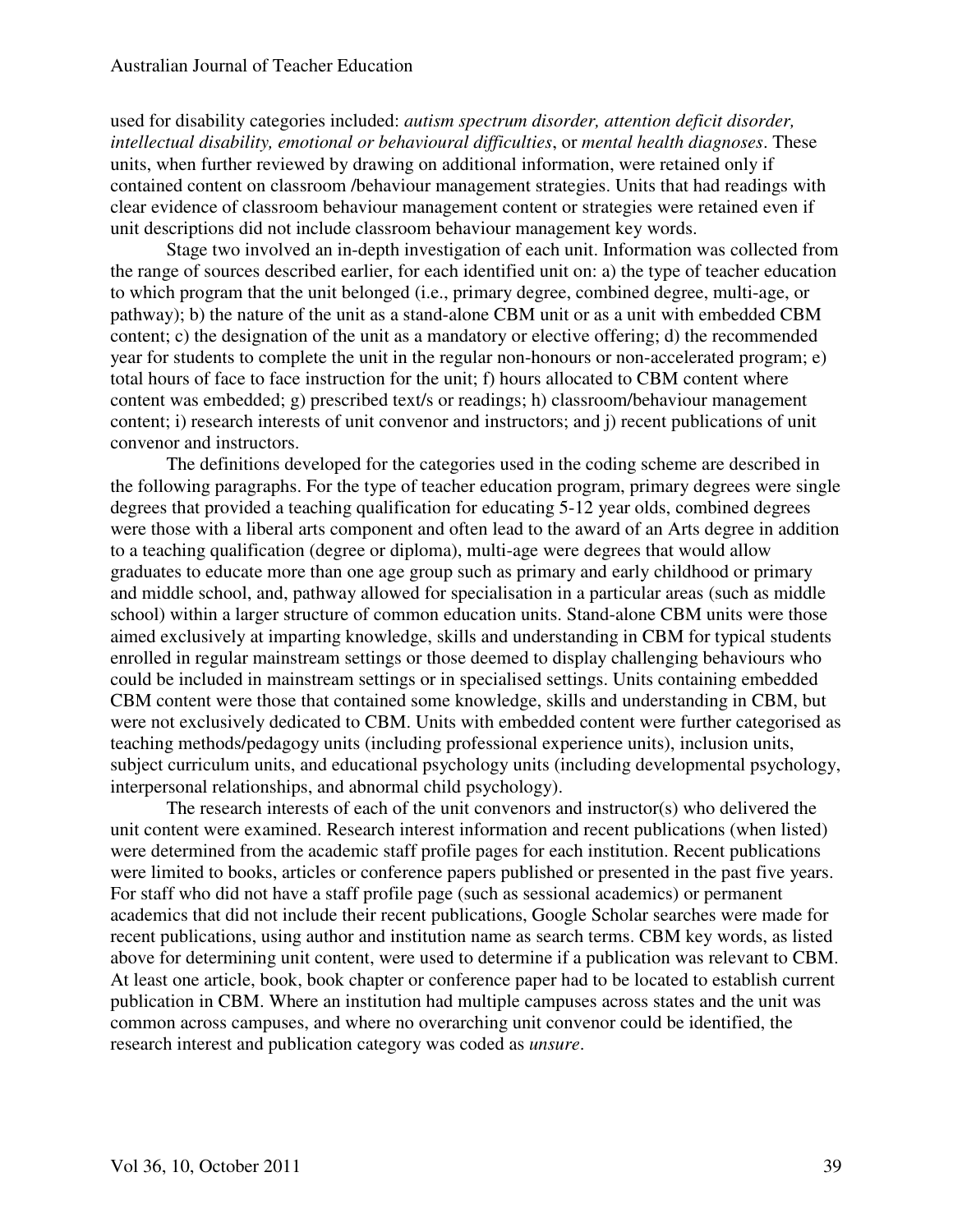## **Reliability**

.

Inter-rater reliability checks were carried out on one third of primary programs that may have contained units with CBM content. Further checks were carried out on units retained with inclusion, or disability type keywords to ensure all inclusion criteria had been met. Inter-rater reliability checks were also conducted on all the coding categories of one-third of the units retained for in-depth analysis. Kappa coefficients have been calculated and reported for data that was coded into categories, and percentage agreement has been calculated as per Kazdin (1982) for numerical data.

## **Results Primary education programs**

The initial Google search for four-year undergraduate primary teacher education programs located 35 programs from 35 tertiary institutions across all states and territories. Table 1 shows the number of programs by state/territory and program type. New South Wales (NSW) had the most tertiary institutions offering primary education programs (*n* = 9), with Tasmania and the Australian Capital Territory (ACT) having one each. Fourteen of the institutions had more than one campus in their state, and offered what appeared to be an equivalent program structure (some unit codes were different however). Two institutions had campuses in more than one state that offered equivalent programs. Inter-rater reliability for program location and type was  $\kappa = 1$ .

|                                                          | Primary  | Combined                    |          |           |       |
|----------------------------------------------------------|----------|-----------------------------|----------|-----------|-------|
| State or territory                                       | Degree   | Degree                      | Pathway  | Multi-age | Total |
|                                                          |          |                             |          |           |       |
| <b>NSW</b>                                               |          | $\mathcal{D}_{\mathcal{L}}$ |          |           | 9     |
| <b>Oueensland</b>                                        |          |                             |          |           |       |
| Victoria                                                 | 4        |                             | 3        |           |       |
| South Australia                                          | 2        |                             |          |           |       |
| Western Australia                                        | 3        |                             |          |           |       |
| Northern Territory                                       |          |                             |          |           |       |
| Tasmania                                                 |          |                             |          |           |       |
| ACT                                                      |          |                             |          |           |       |
| More than one state                                      | റ        |                             |          |           | 2     |
| Totals                                                   | 25(71.4) | 3(8.6)                      | 6 (17.1) | 1(2.9)    | 35    |
| Table 1. Location and type of primary education programs |          |                             |          |           |       |

**Table 1. Location and type of primary education programs**  Note: Percentages in brackets.

The 35 programs contained a total of 1650 units (including education electives) within the standard four-year structures as offered in 2009. During the first stage, 147 units were identified as possibly containing CBM content. Inter-rater reliability for identifying units during stage one from the unit descriptions was  $k = 0.93$ , and the inter-rater reliability for assigning units to one of the three categories was  $\kappa = .91$  for units with CBM key words,  $\kappa = .97$  for inclusion units, and  $\kappa$ = .84 for disability category units. During the second stage, 39 units were excluded as there was no evidence that CBM styles, approaches or strategies were included in unit content. Thus, 108 units were retained for in-depth analysis. The 108 units represent 6.6% of the 1650 units located from primary programs. The mean number of units with CBM content (stand-alone or embedded) per program was 3.09 (*SD* = 2.25, *Mdn* = 2).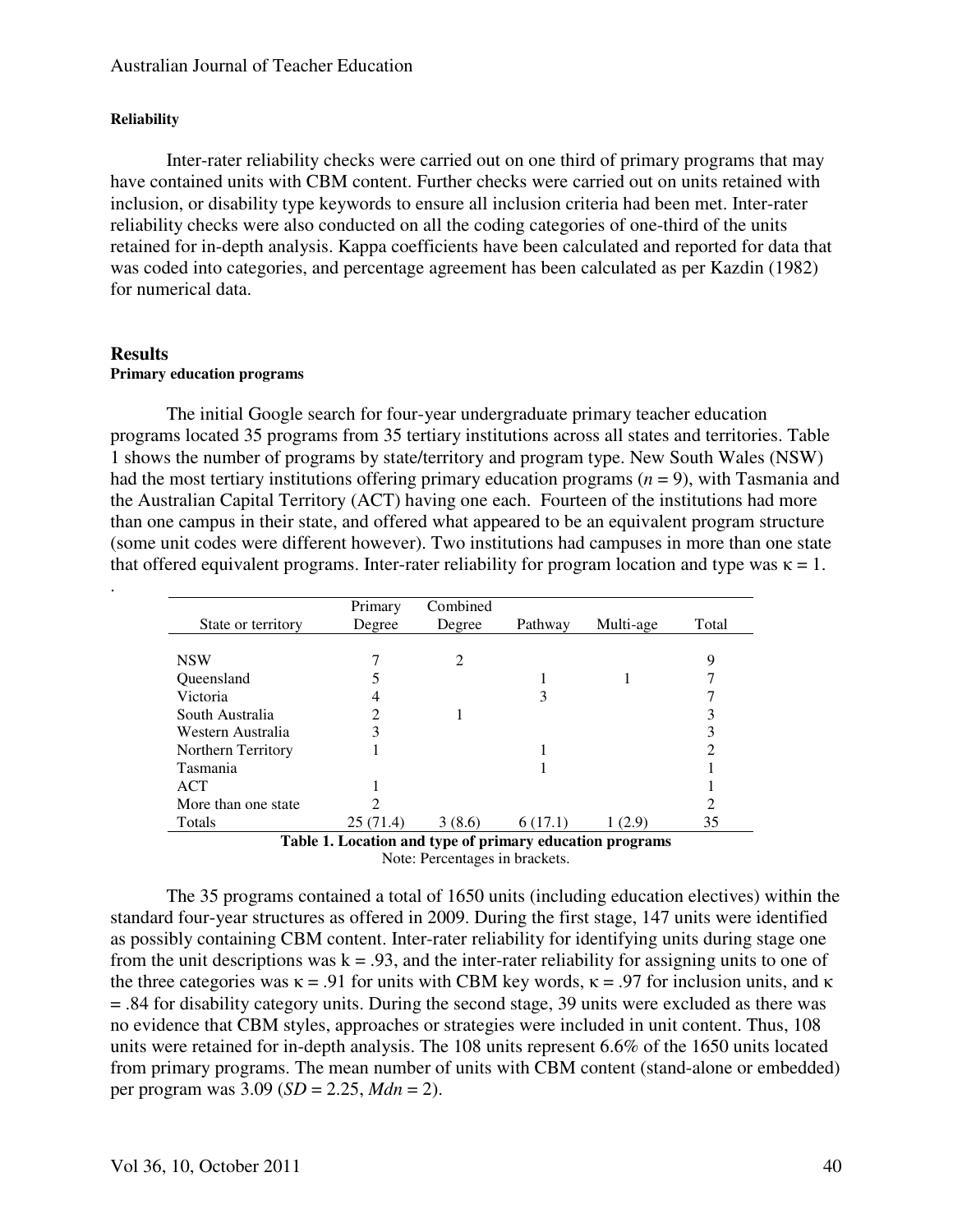#### **Programs with CBM content**

Table 2 shows the category of unit offering within programs and numbers of units offered. Of the 35 programs, 32 (91.4%) had at least one unit that contained some CBM content in stand-alone or embedded, mandatory or elective CBM units. Mandatory CBM content (standalone or embedded) was present in 30 of the 35 programs (85.7%). Stand-alone CBM units (mandatory or elective) were offered within 21 (60.0%) of the 35 programs ( $M = 0.94$ ,  $SD = 1.03$ , *Mdn* = 1). Embedded CBM units (mandatory or elective) were offered within 28 (80.0%) of the 35 programs ( $M = 2.68$ ,  $SD = 1.74$ ,  $Mdn = 2$ ). There were three programs where CBM content appeared limited to one mandatory embedded CBM unit within the four-year structure, and two programs that offered only CBM electives (stand-alone or embedded). One program offered three stand-alone elective units, and three programs offered two stand-alone elective units. Within programs that offered mandatory embedded CBM units, 10 programs offered one unit, and two programs offered as many as six. Embedded CBM electives were offered within fewer programs, with five programs offering a maximum of two units each.

The most common type of unit offered was the mandatory embedded CBM unit (50.9%), with mandatory stand-alone CBM units least commonly offered (14.8%). CBM content was most often embedded in teaching methods units ( $n = 36$ ), followed by inclusion units ( $n = 26$ ), educational psychology units ( $n = 8$ ) and then curriculum units ( $n = 5$ ). Inter-rater reliability for embedded unit categorisation was  $\kappa = .92$ .

|                                                                                                                 |                   |                        | $n$ of units per |  |
|-----------------------------------------------------------------------------------------------------------------|-------------------|------------------------|------------------|--|
| Unit type                                                                                                       | <i>n</i> programs | <i>n</i> units offered | program          |  |
| Mandatory                                                                                                       |                   |                        |                  |  |
| Stand-alone                                                                                                     | 16(45.7)          | 16(14.8)               |                  |  |
| Embedded                                                                                                        | 24 (68.6)         | 55 (50.9)              | range $1 - 6$    |  |
| Elective                                                                                                        |                   |                        |                  |  |
| Stand-alone                                                                                                     | 12(34.3)          | 17(15.7)               | range $1 - 3$    |  |
| Embedded                                                                                                        | 13(37.1)          | 20(18.5)               | range $1 - 2$    |  |
| Totals                                                                                                          |                   |                        |                  |  |
| Mandatory                                                                                                       | 30(85.7)          | 71 (65.7)              |                  |  |
| Elective                                                                                                        | 18 (51.4)         | 37 (34.3)              |                  |  |
| Stand-alone                                                                                                     | 21 (60.0)         | 33 (30.6)              |                  |  |
| Embedded                                                                                                        | 28(80.0)          | 75 (69.4)              |                  |  |
| $T1.1.1.1.$ The contract of $T$ and $T$ and $T$ and $T$ and $T$ and $T$ and $T$ and $T$ and $T$ and $T$ and $T$ |                   |                        |                  |  |

**Table 2. Types and numbers of CBM units offered in programs** 

Note: Percentages in brackets.

#### **Hours of instruction in CBM and timing of delivery**

Information about hours of face-to-face instruction was available for 12 of the 17 (70.6%) electives and 15 of the 16 (93.8%) stand-alone mandatory CBM units. The mean hours of instruction was greater for mandatory stand-alone units  $(31.46 \text{ hours}, SD = 6.25)$  than for standalone CBM electives (25.5 hours,  $SD = 6.60$ ). The mean hours of instruction for embedded units (mandatory or elective) was 2.2 hours  $(SD = 0.84)$ . Inter-rater reliability for hours of instruction was 87.9%.

Within individual programs, the maximum number of hours of instruction in CBM content provided was 80 hours of face-to-face instruction in addition to instruction in an online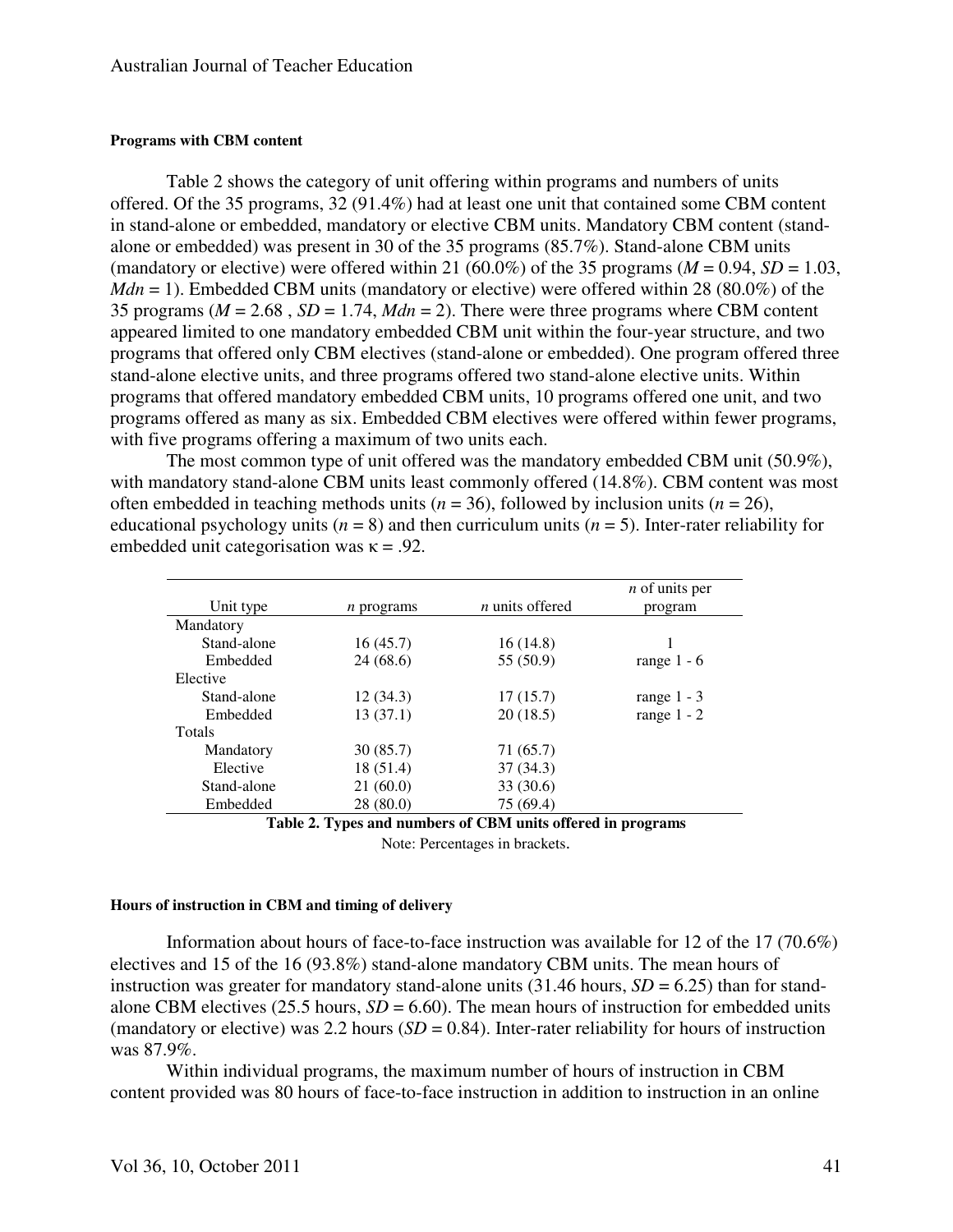unit. This program offered one mandatory stand-alone CBM unit and three stand-alone CBM electives (all of which could be undertaken over the four-year structure).

Combined degree programs offered the highest average number of mandatory CBM units, with one program offering one mandatory stand-alone CBM unit (37 hours) and six mandatory embedded units. The mean number of hours of instruction in stand-alone mandatory CBM units was highest for combined degrees (37.0 hours,  $n = 1$ ), other program types ranging from 23.7 (*SD*)  $= 8.15$ ) to 33.1 (*SD* = 4.38) hours. Pathway degrees had the highest mean number of hours of face-to-face instruction for stand-alone CBM electives (39 hours,  $n = 1$ ).

The timing of CBM content delivery in programs varied and is presented in Table 3. Stand-alone mandatory CBM units were predominantly in the second or third year of the program. Stand-alone and embedded CBM electives were offered mostly in the third and fourth year. There was a more even distribution of mandatory embedded CBM units across the four years of programs with the highest number of units offered in the second year  $(n = 17)$ , the least in 1st year  $(n = 11)$ . Nine elective units (stand-alone and embedded) were offered in more than one year of the respective programs. Inter-rater reliability for coding the year a unit was offered was  $\kappa = .84$ .

| Unit type                           | $1st$ Year | 2 <sup>nd</sup> Year | $3rd$ Year | $4th$ Year | Total |
|-------------------------------------|------------|----------------------|------------|------------|-------|
| Stand-alone<br>CBM<br>mandatory     | 3          | 7                    | 6          | $\theta$   | 16    |
| Stand-alone<br><b>CBM</b> elective  | $\theta$   | $\overline{4}$       | 11         | 12         | 27    |
| Embedded<br><b>CBM</b><br>mandatory | 11         | 17                   | 1          | 13         | 55    |
| Embedded<br><b>CBM</b> elective     | 1          | 5                    | 13         | 10         | 28    |
| Totals                              | 15         | 33                   | 44         | 35         | 127   |

**Table 3. Year of offering of CBM units** 

Eight programs (26.6%) provided mandatory coursework before the first professional experience placement. Seven of these units were embedded CBM units. Two programs (6.7%) scheduled the first mandatory CBM unit in the same semester as the first placement, and both were embedded CBM units. Twenty programs (66.7%) scheduled the first mandatory unit after the first professional experience placement, and 12 of the 20 units were stand-alone CBM units.

## **CBM content in units**

Full unit outlines were available for eight units (24.2%) of the 33 stand-alone CBM units. For the 25 remaining units, information ranged from brief paragraph-long unit descriptions to lengthier unit descriptions. Table 4 provides a summary of the CBM content for all units. For stand-alone CBM units with full unit outline information, five of the eight units included theoretical models of management. Evidence-based practices were stated to be included in one of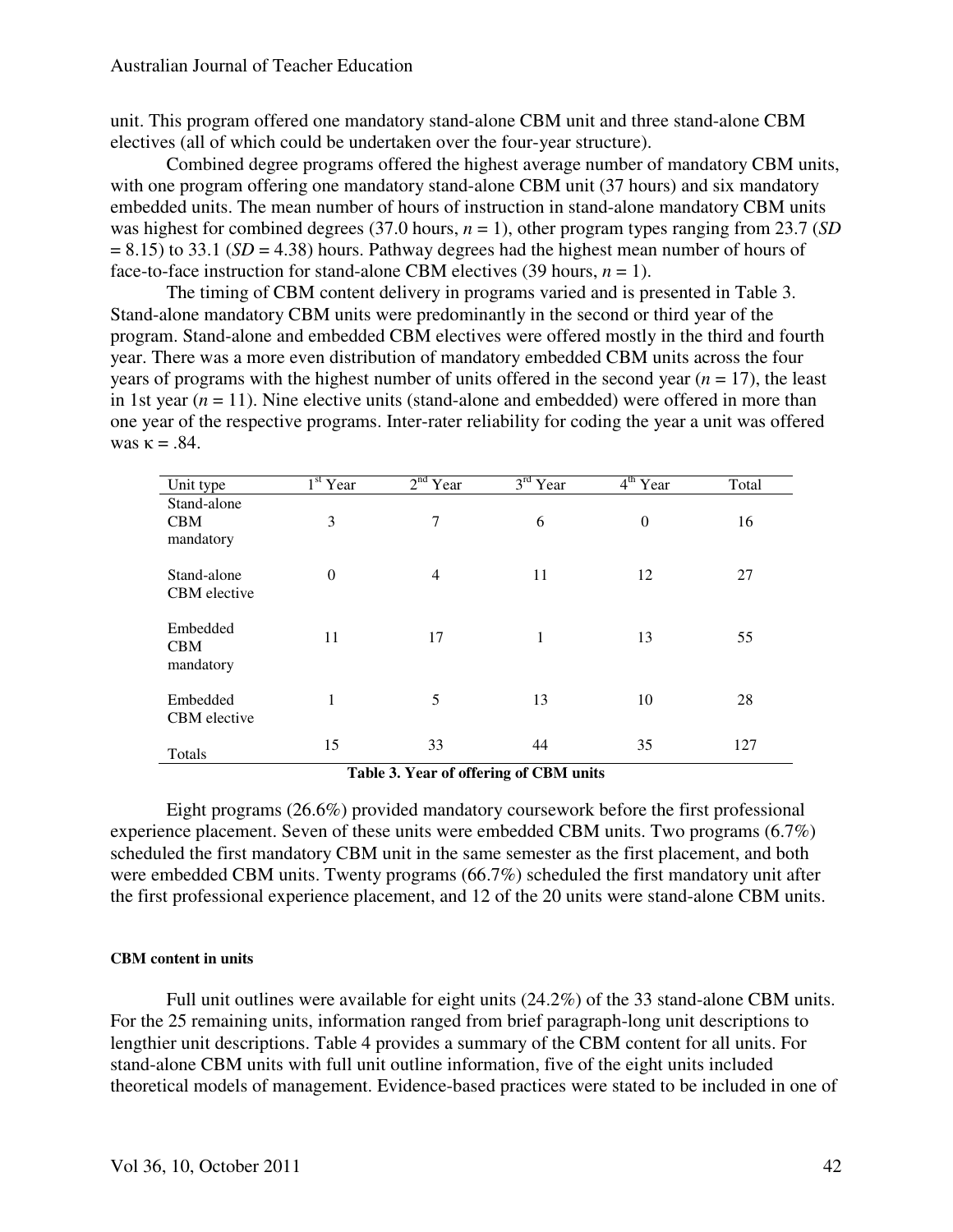## Australian Journal of Teacher Education

the eight units. For the remaining stand-alone units where no full outline was available, theoretical models of management were the most common content mentioned  $(n = 14)$ .

For the 75 embedded CBM units, full unit outlines were available for 13 units (17.3%). For more than half these units there was nothing more than a mention of classroom/behaviour management. No reference was made to evidence-based practices, positive behaviour support, or social skills in embedded CBM unit outlines. For the remaining 62 embedded CBM units without full unit outlines, nothing more than the term classroom or behaviour management was given for 38 (61.2%) of the units, with managing challenging behaviours mentioned in 14 units (22.6%). None of the embedded units explicitly mentioned positive behaviour support. Inter-rater reliability for coding of CBM unit content was good to excellent ( $\kappa = .84-1$ ).

|                                                       | Full unit outline |               | Unit description<br>/information |                             | kappa<br>$CO-$<br>efficient |
|-------------------------------------------------------|-------------------|---------------|----------------------------------|-----------------------------|-----------------------------|
| Contents                                              | Stand-<br>alone   | Em-<br>bedded | Stand-<br>alone                  | Em-<br>bedded               | $\kappa =$                  |
| Evidence -based practice mentioned                    |                   | $\Omega$      |                                  | $\mathcal{D}_{\mathcal{L}}$ |                             |
| Managing challenging behaviours                       |                   | 4             | 11                               | 14                          | .88                         |
| Functional behaviour assessment                       | 3                 |               | 2                                | 2                           |                             |
| Positive Behaviour Support                            | 3                 |               |                                  |                             |                             |
| Social Skills                                         | 3                 |               | 4                                | $\mathfrak{D}$              |                             |
| Theoretical/ psychological models                     | 5                 | 2             | 14                               |                             | .84                         |
| Term classroom/behaviour<br>management mentioned only |                   | 8             | 3                                | 38                          |                             |
| Total units                                           | -- - -<br>$\sim$  | 13<br>0.0225  | 25                               | 62                          |                             |

**Table 4. Content of CBM units** 

## **Research interests and publications of CBM unit convenors and instructors**

Unit convenors and instructors could be identified for 89 (82.4%) of the 108 units. Research interests of 74 (68.5%) unit convenors could be determined. Eleven (14.9%) units had convenors with research interests pertaining to CBM. Two of these convenors were responsible for more than one unit so the number of convenors with CBM research interests was seven. Six instructors were identified, with information on research interests available for four, none of whom had CBM research interests. Inter-rater reliability for coding of unit convenor research interests was  $\kappa = .76$  and for unit instructors was  $\kappa = 1$ .

 The publication output for 76 (69.7%) unit convenors and seven additional instructors was located. Recent CBM publications were found for unit convenors of 16 units (21.1%), two were responsible for multiple units, resulting in 13 individual unit convenors having recent CBM publications. No recent CBM publications were located for the unit instructors. Inter-rater reliability for coding CBM publications was  $\kappa = .89$  and for unit instructors was  $\kappa = 1$ .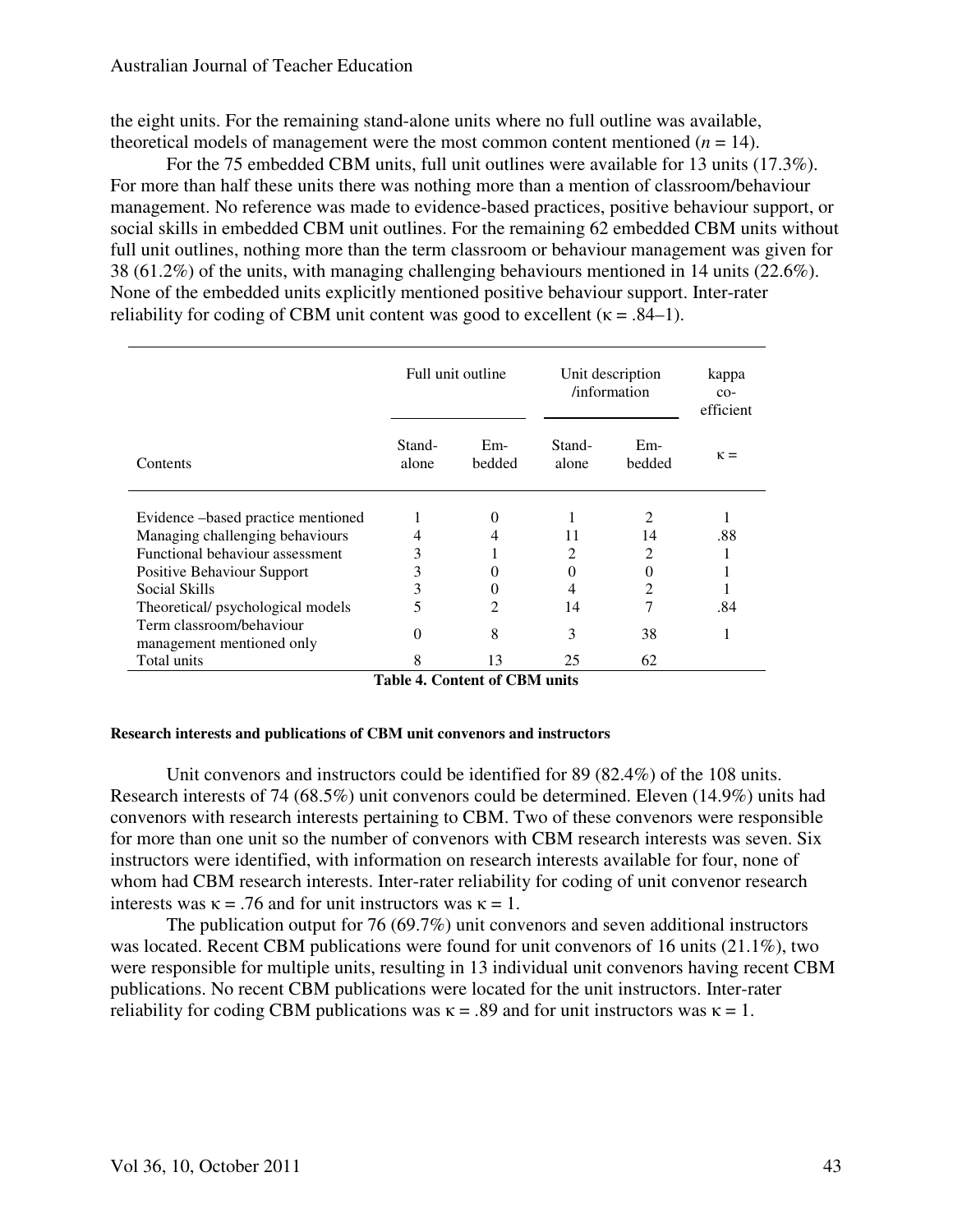## **Discussion**

This review located over 100 units with CBM content within 35 primary education programs at 35 tertiary institutions. Units with varying amounts of CBM content represented 6.6% of all units within primary program structures. Three programs contained no CBM content and two programs offered only CBM elective units. Thus, six out of seven primary programs ensured graduates received some mandatory coursework in CBM. This proportion is similar to that found by Wesley and Vocke (1992) who reported that 17 out of 19 teacher education programs surveyed in north-east USA offered classroom discipline content within programs. As this study is the first of its kind in Australia, no conclusions can be drawn as to whether CBM instruction (in stand-alone or embedded units) within *primary* teacher preparation programs has increased or decreased over time.

The predominant method of imparting CBM content in Australian primary preparation programs was by embedding the content particularly within teaching method and inclusion units, with more than two-thirds of all CBM content imparted this way. Close to three-quarters of embedded units were mandatory. Embedding CBM content especially within teaching method units was in keeping with what has been reported elsewhere in the literature (Blum, 1994; Evertson & Weinstein, 2006; Stough, 2006; Wesley & Vocke, 1992).

The findings from this study support previous literature that suggested that when embedded within other units, CBM content may be limited to just a few hours of instruction (Blum, 1994; Stewart-Wells, 2000). There were three programs in this study that included only one embedded mandatory CBM unit within the four-year structure, potentially limiting CBM instruction to a few hours. This limited exposure would allow little more than imparting basic strategies or tricks as Landau (2001) suggested, or perhaps a management model or two; hardly adequate preparation for the management challenges found in many classrooms (Goodlad, 1990). As Blum (1994, p. 241) so aptly stated (there is) "…not much time spent on an issue that may be addressed by teachers, in some way, every single day of their teaching lives."

Stand-alone CBM units were located in more than half of the primary programs examined, but accounted for less than a third of units with CBM content located. Mandatory stand-alone units were present in less than half of the primary programs. This finding is similar to that of Gore and Parkes (2007) for Australian programs and to that of Stough et al. (2004) and Blum (1994) for programs in the US. Other studies (Landau, 2001; Stewart-Wells, 2000; Wesley & Vocke, 1992) have reported fewer stand-alone units, but not all programs in comparison studies were primary programs.

There are a few possible reasons why stand-alone CBM units may not be included in teacher preparation programs. Farkas and Duffett (2010) found that instruction in classroom management was not considered a priority by some education professors in the US with only 37% believing that teacher preparation in maintaining order and discipline in the classroom was essential. Of the 716 professors surveyed by Farkas and Duffett, 50% believed that student disruptions in classrooms were the result of teachers failing to plan engaging lessons. Such attitudes may explain why some program designs focus on effective pedagogy rather than CBM content (Landau, 2001; Stewart-Wells, 2000; Wesley & Vocke, 1992). Effective pedagogy can reduce problematic student behaviour but cannot eliminate it (Emmer & Stough, 2001; Oliver & Reschly, 2007). Other reasons for omitting stand-alone units reported by Wesley and Vocke (1992) included beliefs that CBM content was better learnt as part of field experience, and that embedded CBM content was sufficient. When pre-service teachers were asked to suggest what should be included in teacher preparation programs, 60% indicated they would include a stand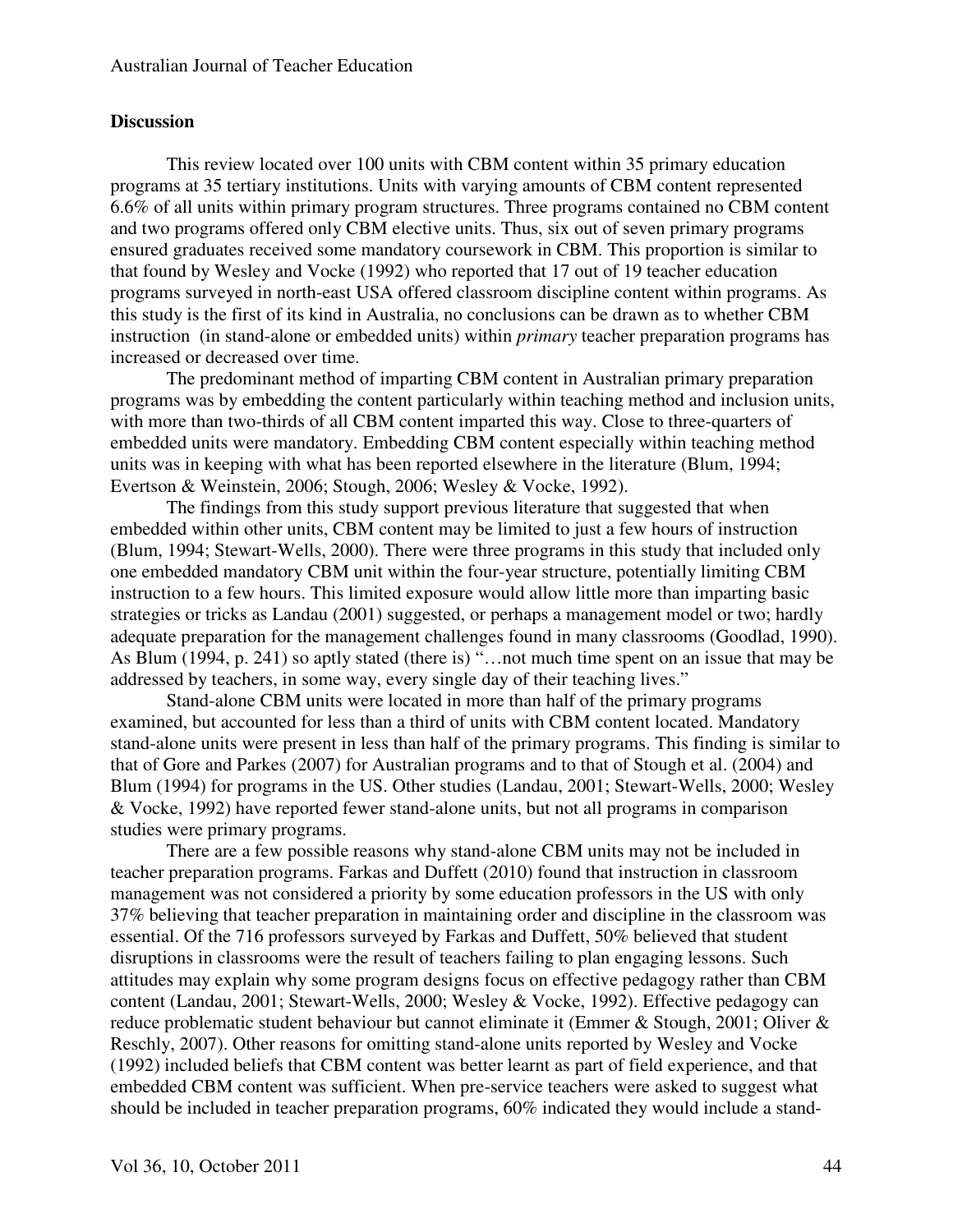alone CBM unit (Stewart-Wells, 2000). There is a gap between what pre-service teachers want and what their education professors choose to provide.

It has been suggested that teachers who complete more classroom/ behaviour management coursework during their preparation are better able to manage student behaviour (Alvarez, 2007; Bender & Ikechukwu, 1989). Although there appears to be no research comparing the outcomes of stand-alone and embedded units, some experts believe mandatory stand-alone units are likely to be more effective, and that completion of a stand-alone CBM unit could ease some of the difficulties that pre-service teachers report in managing student behaviour (Landau, 2001; Oliver & Reschly, 2007; Stough et al., 2006). Others claim that explicit and focused coursework in CBM could be beneficial to pre-service teachers instructional ability, confidence, and selfefficacy (Brophy, 1988; Landau, 2001; Martin, 2004; Putman, 2009). When CBM content is delivered by embedding it in other units, it may fail to deliver a comprehensive and integrated curriculum (Evertson & Weinstein, 2006; Jones, 2006; Landau, 2001; Stewart-Wells, 2000).

The lack of stand-alone CBM units in more than half of the primary preparation programs and the limited CBM content in embedded units examined in this study may in part explain why some Australian pre-service and novice teachers feel only moderately prepared in CBM. In 1999, Little found that 44% of Victorian pre-service teachers surveyed reported receiving no formal training in classroom management, although self-report data to establish content delivery in preservice preparation must be interpreted cautiously, as it relies on memories and perceptions (Stough, 2006). Goodlad (1990) and Stewart-Wells (2000) have suggested that CBM content delivered too far in advance of when it is required can be forgotten. More recently Ingvarson et al. (2004) found that beginning teachers in Victoria (*n* = 1123) rated their pre-service preparation in aspects of classroom management (which included items on encouraging appropriate student behaviour and incorporating effective strategies in classroom management into their teaching), as preparing them to a moderate extent for professional practice. Giallo and Little (2003) reported similar findings for Victorian pre-service teachers regarding their preparedness in behaviour management. The level of preparedness in behaviour management reported by Giallo and Little is, however, higher than that reported by Cains and Brown (1998) for novice teachers in the UK (4.9 compared to 3.8 on a seven-point scale). A possible reason for feeling only moderately prepared may reflect problems with the content of CBM units on offer or the method of content delivery (Jones, 2006; McNally, I'anson, Whewell & Wilson, 2005).

When scheduled in programs, mandatory stand-alone CBM units are commonly offered in second or third year. This timing may be related to when the first professional experience placement is scheduled. Most teacher education programs in Australia engage pre-service teachers in professional experience during the first year, mostly limiting the teaching demands to conducting lessons with small groups or assisting individual students (Ingvarson, Beavis, Kleinhenz, & Elliot, 2004). As the need to manage the whole classroom may not be required until the second year of the program, delivering stand-alone CBM content designed for whole-class management in second or third year seems well timed.

The predominant content of stand-alone units and the second highest content category for embedded units was related to theoretical models of management. The inclusion of theoretical models of management is not unique to Australian pre-service CBM units (Banks, 2003; Blum, 1994; Stewart-Wells, 2000). It was clear from examining unit outlines or listed content, that the practice of studying one theoretical model of management per week/session remained common practice. It has been suggested that the superficial treatment of a large number of management models may not be helpful to pre-service teachers (Brophy, 1988; Stewart-Wells, 2000). When models are included in embedded units, Blum (1994) suggested that they may not be thoroughly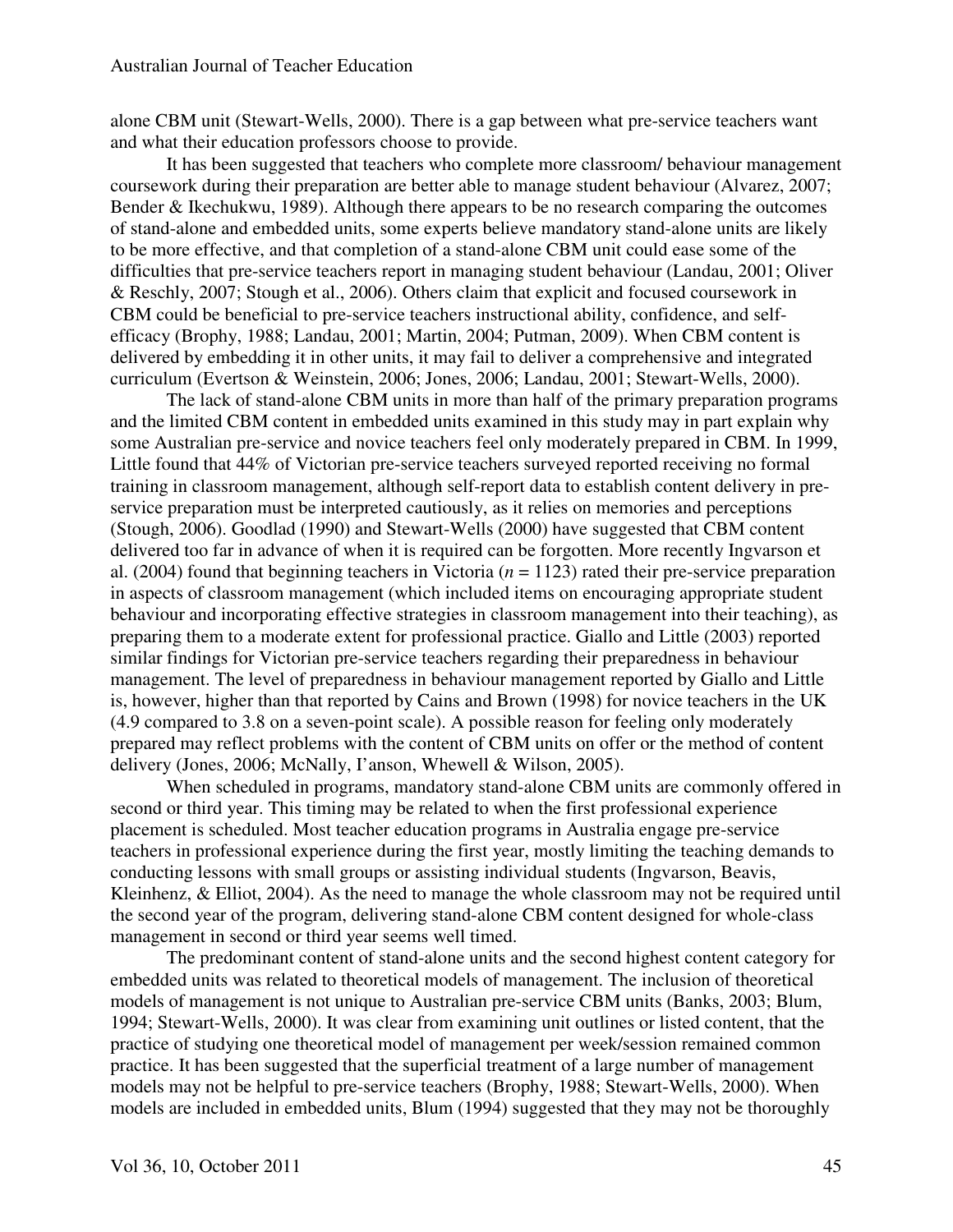covered; a brief overview provided at best. Regardless of the number of models of management included or the depth of information about each model imparted, there is cause for concern as, the effectiveness of most behaviour management models remains to be proven (Brophy, 1988; Jones, 2006).

Information about managing challenging student behaviours was included in almost half the stand-alone and one quarter of the embedded CBM units examined. This is encouraging as it has been established that students with challenging behaviours such as those diagnosed with emotional and behavioural difficulties present teachers with great challenges and stress (Abrahms, 2005; Maag & Katsiyannis, 2006; Westwood & Graham, 2003). What was not clear was whether the knowledge imparted was focused more on describing the characteristics of disorders than on proven intervention strategies. Simply providing pre-service teachers with a guide to behaviour disorders is viewed as ineffective (Peterson & Beloin, 1998), but little research exists to inform teacher educators as to *how* to prepare pre-service teachers in managing students with emotional and behavioural disorders (Harden, Thomas, Evans, Scanlon, & Sinclair, 2003).

The term *evidence-based practice*, or known evidence-based practices in CBM such as functional behavioural assessment (FBA) or school-wide positive behaviour support (PBS) (Drasgow, Martin, O'Neill, & Yell, 2009) were seldom part of CBM content. PBS, of which FBA is a component, includes individual as well as system-wide contextual research-based strategies to remediate and prevent inappropriate social and learning behaviours (Lewis, Newcomer, Trussell, & Richter, 2006; Sugai et al., 2000). A growing body of evidence suggests that PBS and FBA are more effective in changing behaviour than alternative approaches (Newcomer & Lewis, 2004; Scott, 2001), through matching treatment to function (Lane, Falk, & Wehby, 2006; Lewis et al., 2006). With the adoption of the PBS framework by educational authorities in some Australian states and territories (Department of Education and Training Northern Territory, n.d; Mooney et al., 2008), it was expected that explicit content on PBS or FBA would be included in more commonly included in units. As PBS adoption in Australia is still relatively new, a lag may exist between what is happening in school systems and teacher preparation curriculum.

Overall, theoretical models of management of CBM predominate over evidence-based practices such as school-wide positive behaviour support in the CBM content offered to preservice teachers. This lack of evidence-based practice may be related to the lack of interest and expertise in CBM of unit convenors. Few unit convenors or instructors of CBM units had research interests or publications in CBM. This phenomenon is not a local problem (Evertson & Weinstein, 2006; Landau, 2001) and may lead to poor CBM content delivery, especially in embedded CBM units where CBM content may be limited to a few hours of instruction and other content might dominate the unit (Landau, 2001). Stewart-Wells (2000) also suggested that content could be limited to the comfort level or theoretical inclination of the teacher educator.

## **Limitations**

Although a wide range of keywords was used to identify units for inclusion in this study, given the trend of vague descriptions and euphemistic titles in the area of classroom management units (Gore & Parkes, 2007; Landau, 2001; Stough, 2006), it may be possible that some units that contained CBM content were not located. Additionally, for some categories in this study, more detailed information was unavailable, e.g. unit convenor or instructor research interest and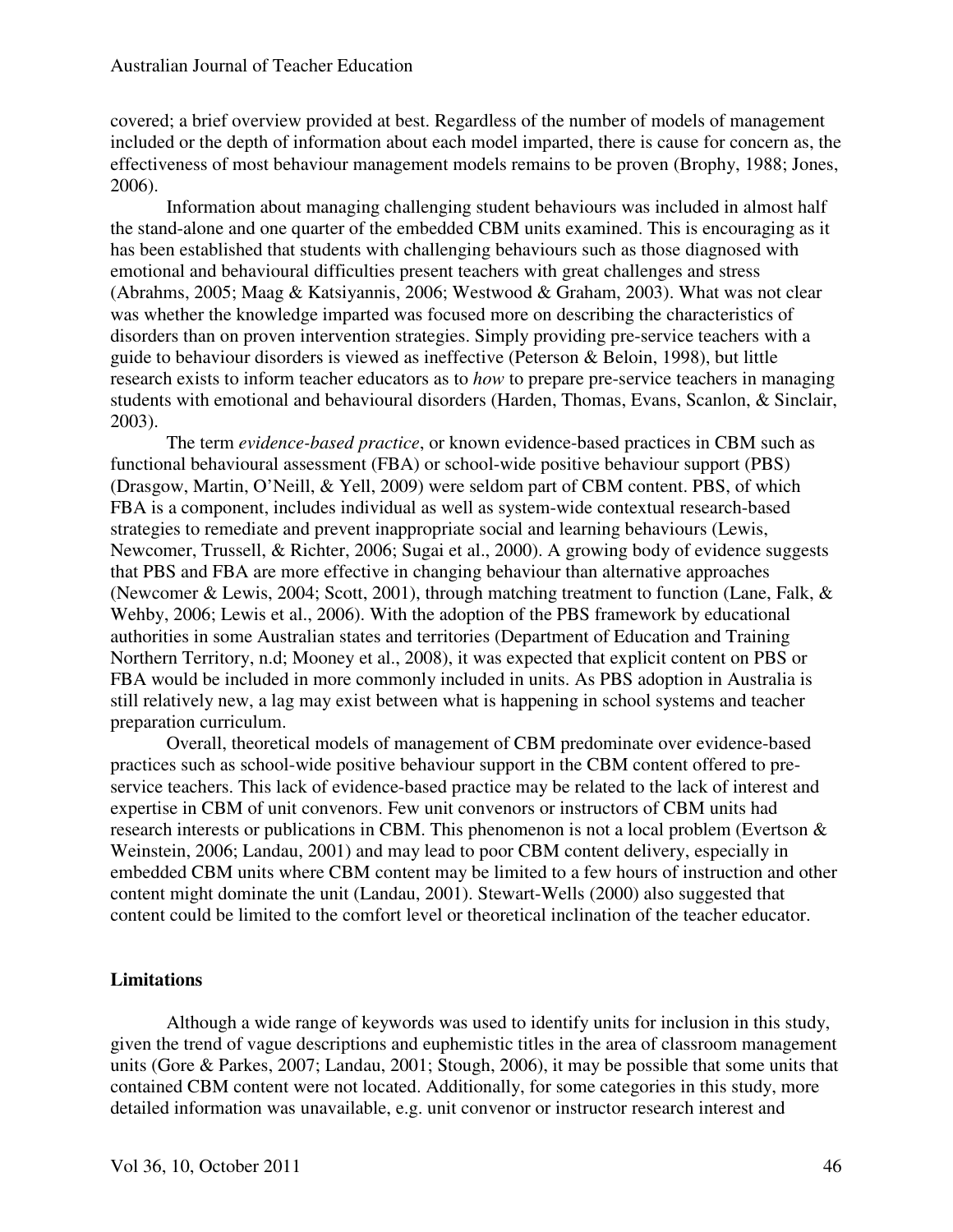publication history, weekly content schedules, and, prescribed texts, resulting in coding missing fields with *unsure*. Few programs provided public access to full unit outlines and for some units, information about content was drawn from a single paragraph of information.

The accuracy of the information presented in this review depends on the accuracy of information found on the institution websites and Google Scholar. Some unit information may not have been updated to reflect recent changes such as unit convenors or prescribed texts. Some caution is advised in drawing conclusions regarding the hours of face to face instruction, as for some units, information had to be integrated from a number of sources to calculate the hours of instruction, leading to possible inaccuracies. Caution should also be taken in generalising the findings reported for hours allocated to CBM topics in embedded units as few full unit outlines showing weekly topics were located. Inter-rater reliability was very good for many categories examined in this study, but only acceptable to good for research interests of unit convenors; caution should be exercised in interpreting these findings.

## **Recommendations and future directions**

With the recent inclusion of a national teaching standard competency in Australia regarding managing challenging student behaviours (Australian Institute for Teaching and School Leadership, 2011), the inclusion of a mandatory stand-alone CBM unit and perhaps additional cohesive embedded units that provide knowledge, skills, understanding and strategies based on evidence-based practice rather than theory seems imperative in teacher preparation programs. Program designers should consider linking CBM units to scheduled professional experience, minimising the theory to practice gap.

Conducting research using survey or interview techniques with CBM unit convenors and instructors in primary preparation programs could confirm or clarify the findings of this exploratory study and provide greater detail of how and where CBM is embedded within units, what content is being imparted and why, and influences on curriculum design. Longitudinal research into Australian pre-service and novice teacher self-efficacy, preparedness, capabilities, and retention of CBM knowledge from coursework preparation could provide useful information to designers of CBM units. Lastly, research should be conducted that examines the utility and effectiveness of presenting theoretical models of management to pre-service teachers when there is little evidence to suggest that experienced teachers can implement model approaches effectively, or that they lead to enhanced student learning or behavioural outcomes.

## **References**

- Abrahms, B. (2005). Becoming a therapeutic teacher for students with emotional and behavioral disorders. *Teaching Exceptional Children, 38*, 40-46.
- Allen, S. J., & Blackston, A. R. (2003). Training preservice teachers in collaborative problem solving: An investigation of the impact on teacher and student behaviour change in realworld settings. *School Psychology Quarterly, 18*, 22-51.
- Alvarez, H. K. (2007). The impact of teacher preparation on responses to student aggression in the classroom. *Teaching and Teacher Education, 23*, 1113-1126. doi:10.1016/j.tate.2006.10.001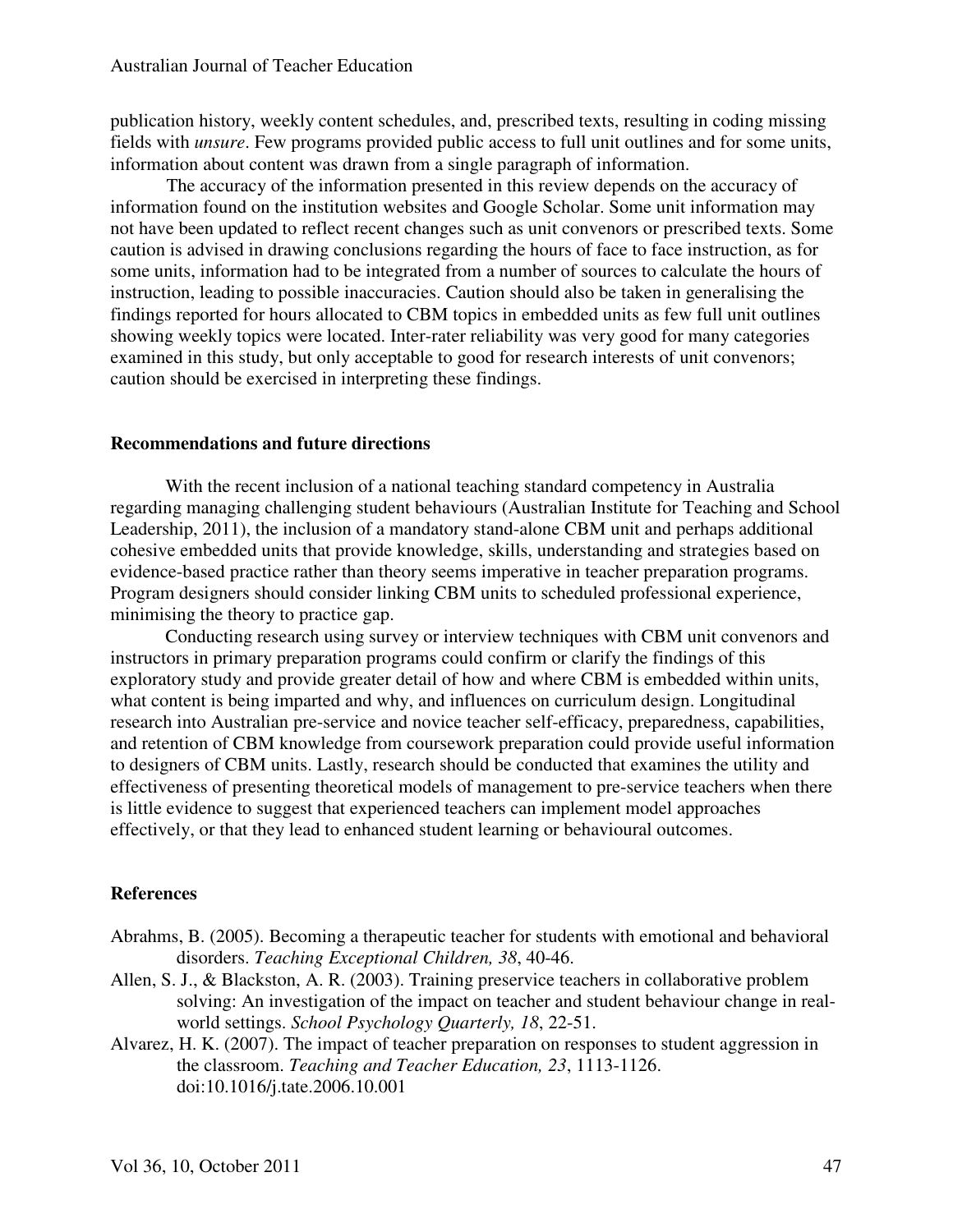- Atici, M. (2007). A small-scale study on students teachers' perceptions of classroom management and methods for dealing with misbehaviour. *Emotional and Behavioural Difficulties, 12*, 15-27. doi:10.1080/13632750601135881
- Australian Institute for Teaching and School Leadership (2011, February). National professional standards for teachers. Retrieved from http://www.aitsl.edu.au/verve/\_resources/AITSL\_National\_Professional\_Standards\_for\_ Teachers.pdf
- Banks, M. K. (2003). Classroom management preparation in Texas colleges and universities. *International Journal of Reality Therapy, 22*, 48-51.
- Bender, W. N., & Ikechukwu, C. U. (1989). Instructional strategies in mainstream classrooms: Prediction of the strategies teachers select. *Remedial and Special Education, 10*, 23-30.
- Blum, M. H. (1994). *The preservice teacher's educational training in classroom discipline: A national survey of teacher education programs*. (Unpublished doctoral dissertation). Temple University, Pennsylvania.
- Brophy, J. (1988). Educating teachers about managing classrooms and students. *Teaching and Teacher Education, 4*, 1-18.
- Cains, R. A., & Brown, C. R. (1998). Newly qualified teachers: a comparison of perceptions held by primary and secondary teachers of their training routes and of their early experiences in post. *Educational Psychology, 18*, 341-352. doi: 10.1080/0144341980180307
- Clement, M. C. (2002). What cooperating teachers are teaching student teachers about classroom management. *The Teacher Educator, 38*, 47-62. doi: 10.1080/08878730209555306
- Cothran, D. J., Kulinna, P. H., & Garrahy, D. A. (2003). ''This is kind of giving a secret away...'': students' perspectives on effective class management. *Teaching and Teacher Education, 19*, 435-444. doi: 10.1016/S0742-051X(03)00027-1
- Department of Education and Training Northern Territory. (n.d). *School Wide Positive Behaviour Support*. Retrieved from http://www.det.nt.gov.au/teachers-educators/studentslearning/safety-wellbeing/behaviour/swpbs
- Doyle, W. (1986). Classroom organization and management. In M. Wittrock (Ed.), *Handbook of research on teaching* (3rd ed., pp. 392-431). New York, NY: Macmillan.
- Drasgow, E., Martin, C. A., O'Neill, R. E., & Yell, M. L. (2009). Functional behavioral assessments and behavior intervention plans. In M. L. Yell, N. B. Meadows, E. Drasgow, J. G. Shriner (Eds.), *Evidence-based practices for educating students with emotional and behavioral disorders* (pp. 92-130).Upper Saddle River, NJ: Pearson.
- Emmer, E. T., & Stough, L. M. (2001). Classroom management: A critical part of educational psychology, with implications for teacher education. *Educational Psychologist, 36*, 103- 112.
- Evertson, C. M., & Weinstein, C. S. (2006). Classroom management as a field of enquiry. In C. M. Evertson & C. S. Weinstein (Eds.), *Handbook of classroom management. Research, practice, and contemporary issues* (pp. 1-16). Mahwah, NJ: Lawrence Erlbaum.
- Farkas, S., & Duffett, A. (2010). *Cracks in the ivory tower. The views of education professors circa 2010*. Dayton, Ohio: Thomas B. Fordham Institute and Foundation. Retrieved from http://www.edexcellence.net/assets/docs/cracks-ivory-tower-full.pdf
- Geving, A. M. (2007). Identifying the types of students and teacher behaviours associated with teacher stress. *Teaching and Teacher Education, 23*, 624- 640. doi:10.1016/j.tate.2007.02.006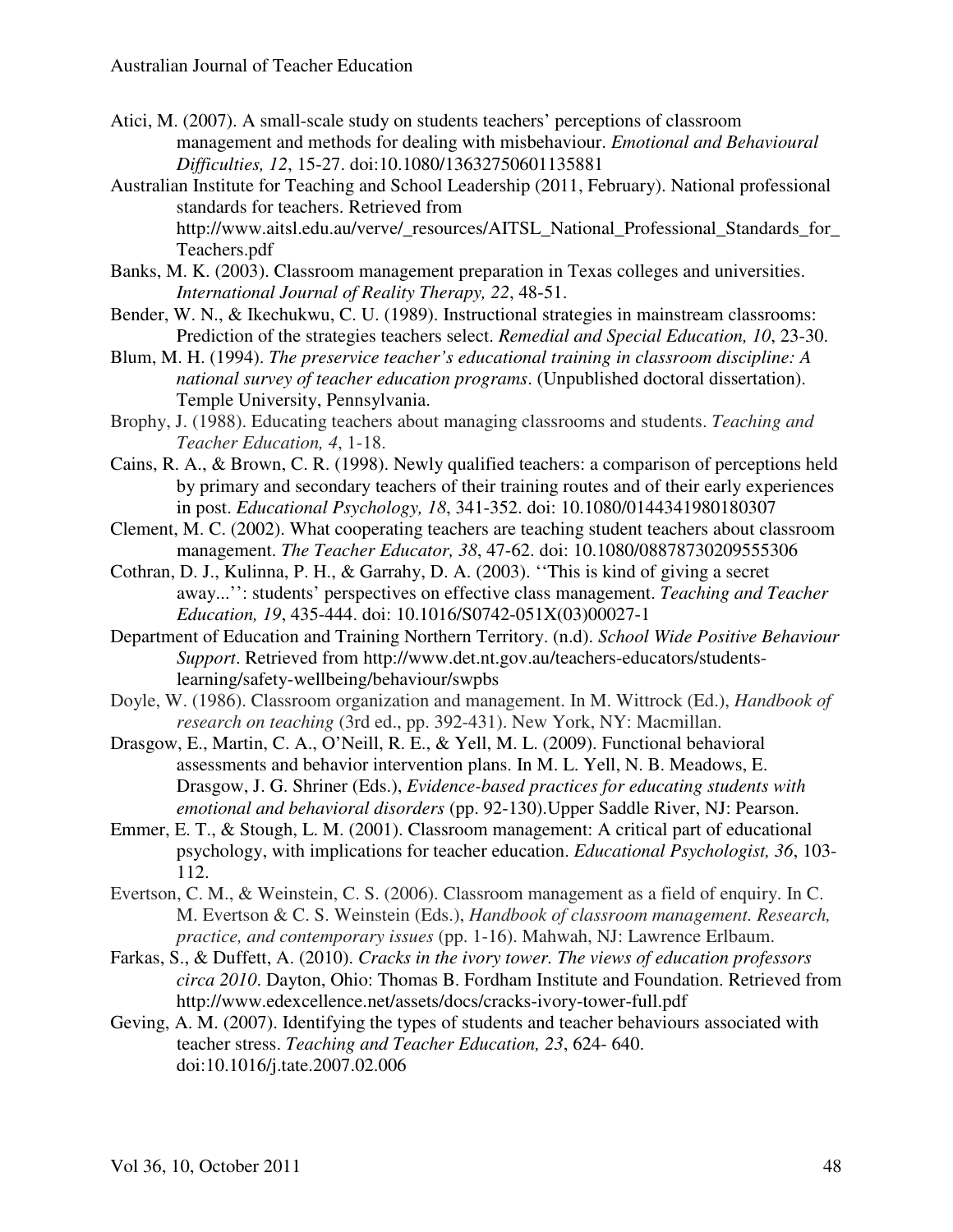- Giallo, R., & Little, E. (2003). Classroom behaviour problems: The relationship between preparedness, classroom experiences and self-efficacy in graduate and student teachers. *Australian Journal of Educational and Developmental Psychology, 3*, 21-34.
- Goddard, R., & Goddard, M. (2006). Beginning teacher burnout in Queensland schools: Associations with serious intentions to leave. *The Australian Educational Researcher, 33*, 61-75.
- Goddard, R., & O'Brien, P. (2003). Beginning teacher perceptions of their work, well-being and intention to leave. *Asia Pacific Journal of Teacher Education and Development, 6,* 99- 188*.*
- Goodlad, J. I. (1990). *Teachers for our nation's schools*. San Francisco, CA: Jossey Bass Publishers.
- Gore, J. M., Griffiths, T., & Ladwig, J. G. (2004). Towards better teaching: productive pedagogy as a framework for teacher education. *Teaching and Teacher Education, 20*, 375-387. doi:10.1016/j.tate.2004.02.010
- Gore, J. M., & Parkes, R. J. (2007). On the mistreatment of management. In A. Phelan and J. Sumsion (Eds.), *Critical reading in teacher education,* (pp. 1-16). New York, NY: Sense Publishing.
- Harden, A., Thomas, J., Evans, J., Scanlon, M., & Sinclair, J. (2003). *Supporting pupils with emotional and behavioural difficulties (EBD) in mainstream primary schools: a systematic review of recent research on strategy effectiveness (1999 to 2002)*. London: Social Science Research Unit, Institute of Education, EPPI-Centre, University of London. Retrieved from http://eppi.ioe.ac.uk/cms/LinkClick.aspx?fileticket=QIJ2ApVd%2fTk%3d&tabid=125& mid=934&language=en-US
- Hattie, J. A. C. (2009). *Visible learning. A synthesis of over 800 meta-analyses relating to achievement.* Abingdon, UK: Routledge.
- Higgins, K. M., & Moule, J. (2009). "No more Mr. Nice Guy": Preservice teachers' conflict with classroom management in a predominantly African-American urban elementary school. *Multicultural Perspectives, 11*, 132-138. doi:10.1080/15210960903116530
- Ingersoll, R. M., & Smith, T. M. (2003). The wrong solution to the teacher shortage. *Educational Leadership, 60*, 30-33.
- Ingvarson, L. C., Beavis, A., & Kleinhenz, E. (2004). *Teacher education courses in Victoria: Perceptions of their effectiveness and factors affecting their impact*. A report prepared for the Victorian Institute of Teaching, Future Teachers Project. Retrieved from http://research.acer.edu.au/teacher\_education/4
- Ingvarson, L., Beavis, A., Kleinhenz, E., & Elliot, A. (2004). *Pre-service teacher education in Australia: A mapping study of selection process, course structure and content, and accreditation processes*. Report prepared for MCEETYA Taskforce on Teacher Quality and Educational Leadership. Melbourne, Australia: ACER. Retrieved from http://research.acer.edu.au/teacher\_education/3
- Jones, V. (2006). How do teachers learn to be effective classroom managers? In C. M. Evertson & C. S. Weinstein (Eds), *Handbook of classroom management. Research, practice, and contemporary issues* (pp. 887-908). Mahwah, NJ: Lawrence Erlbaum.
- Jones, S. D., & Messenheimer-Young, T. (1989). Content of special education courses for preservice regular education teachers. *Teacher Education and Special Education, 12*, 154-159.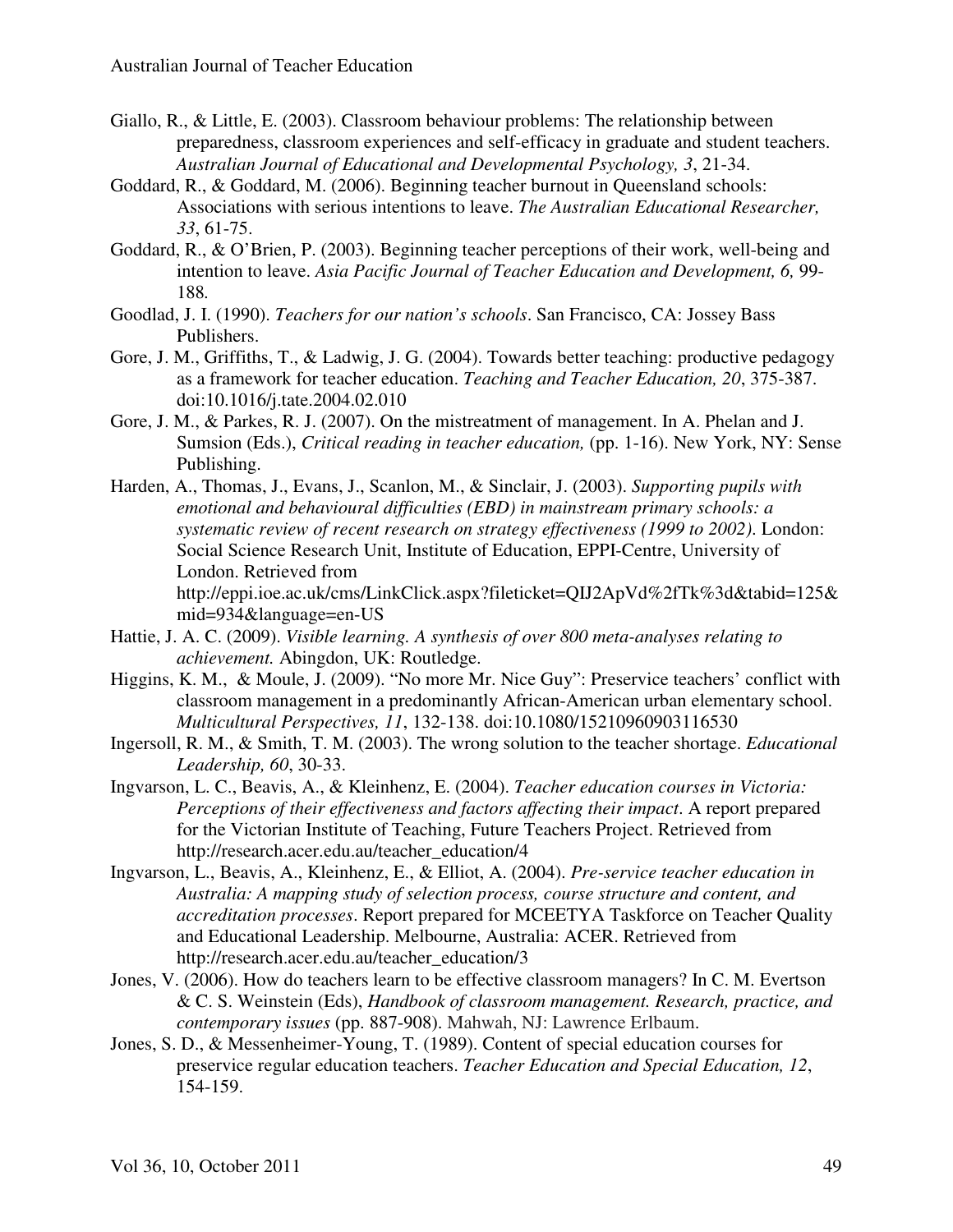- Kaufman, D., & Moss, D. M. (2010). A new look at preservice teachers' conceptions of classroom management and organization: Uncovering complexity and dissonance. *The Teacher Educator, 45*, 118-136. doi:10.1080/08878731003623669
- Kazdin, A. E. (1982). *Single-case research designs*. New York, NY: Oxford University Press.
- Kounin, J. S. (1970). *Discipline and group management in classrooms.* New York, NY: Holt, Reinhart & Winston.
- Landau, B. E. (2001, April). *Teaching classroom management: A stand-alone necessity for preparing new teachers*. Paper presented at the Annual meeting of the American Educational Research Association, Seattle, WA.
- Lane, K., Falk, K., & Wehby, J. (2006). Classroom management in special education classrooms and resource rooms. In C. M. Evertson & C. S. Weinstein (Eds), *Handbook of classroom management. Research, practice, and contemporary issues* (pp. 439-460). Mahwah, NJ: Lawrence Erlbaum.
- Larson, W. C., & Goebel, A. J. (2008). Putting theory into practice: a professional development school/university co-teaching project. *Journal of the Scholarship of Teaching and Learning, 8*, 52-61.
- Lee, S., & Powell, J. V. (2005-2006). Using computer-based technology to determine emergent classroom discipline styles in preservice teacher education. *Journal of Educational Technology Systems, 34*, 83-110.
- Lewis, T. J., Newcomer, L. L., Trussell, R., & Richter, M. (2006). Schoolwide positive behavior support: Building systems to develop and maintain appropriate social behavior. In C. M. Evertson & C. S. Weinstein (Eds), *Handbook of classroom management. Research, practice, and contemporary issues* (pp. 833-854). Mahwah, NJ: Lawrence Erlbaum.
- Little, E. (1999). *Conduct Disorder: Generalisation across settings and implications for home and school based interventions*. Unpublished doctoral dissertation, RMIT University, Victoria. Australia.
- Louden, W., Rohl, M., Gore, J., McIntosh, A., Greaves, D., Wright, R., Siemon, D., House, H. (2005). *Prepared to Teach: An investigation into the preparation of teachers to teach literacy and numeracy.* Canberra: Department of Education, Science and Training. Retrieved from http://www.dest.gov.au/sectors/school\_education/publications\_resources/profiles/prepar ed\_to\_teach.htm
- Maag, J. W., & Katsiyannis, A. (2006). Behavioural intervention plans: Legal and practical considerations for students with emotional and behavioural disorders. *Behavioural Disorders, 31*, 348-362.
- McNally, J., I'anson, J., Whewell, C., & Wilson, G. (2005). They think swearing is okay: first lessons in behaviour management. *Journal of Education for Teaching, 31*, 169-185. doi: 10.1080/02607470500169006
- Main, S., & Hammond, L. (2008). Best practice or most practiced? Pre-service teachers' beliefs about effective behaviour management strategies and reported self-efficacy. *Australian Journal of Teacher Education, 33*, 28-39.
- Martin, S. (2004). Finding a balance: impact of classroom management conceptions on developing teacher practice. *Teaching and Teacher Education, 20*, 405-422. doi: 10.1016/j.tate.2004.04.002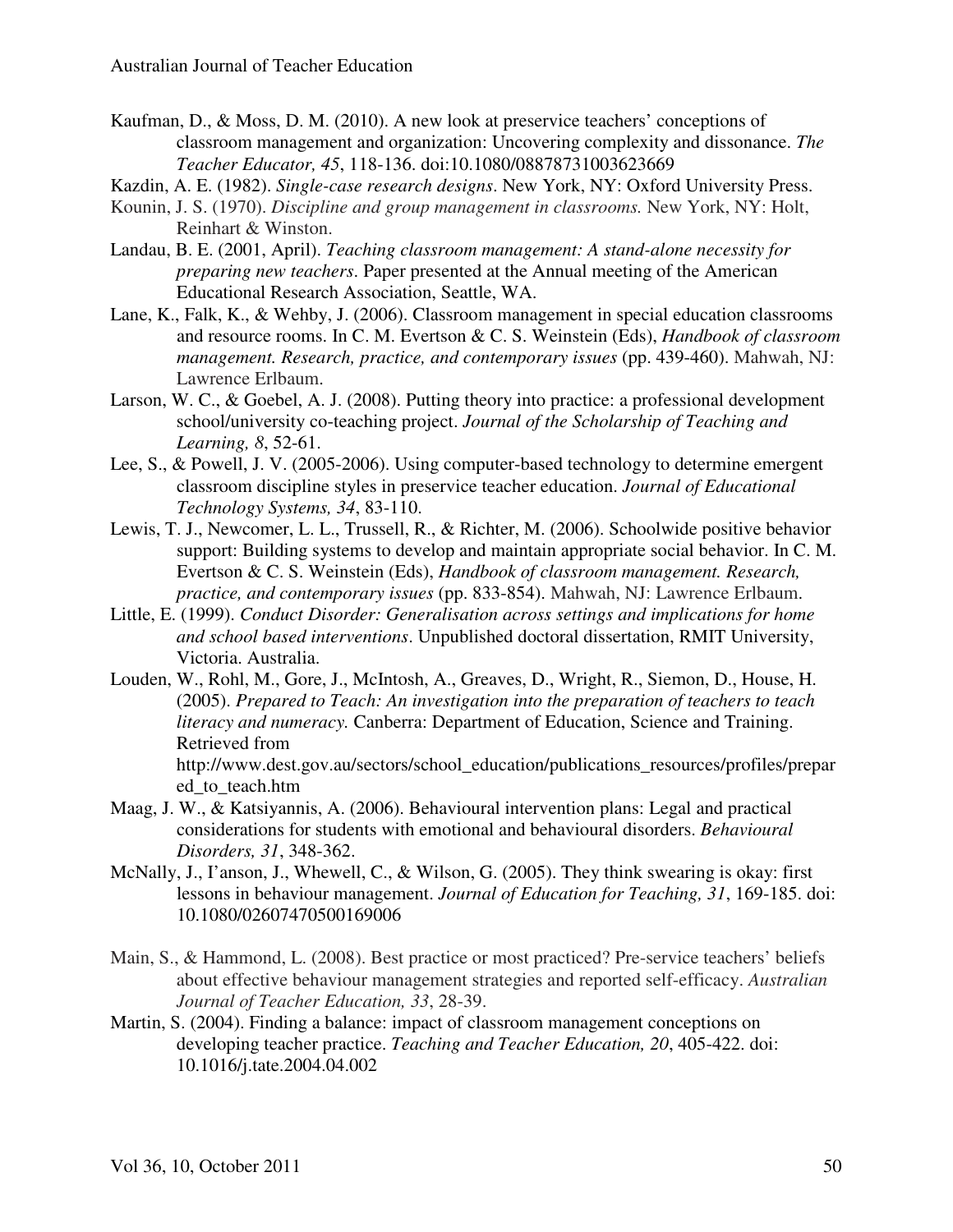- Marzano, R. J., Marzano, J. S., & Pickering, D. J. (2003). *Classroom management that works. Research-based strategies for every teacher*. Alexandria, VA: Association for Supervision and Development.
- Mergler, A. G., & Tangen, D. (2010). Using microteaching to enhance teacher efficacy in preservice teachers. *Teaching Education, 21*, 199-210. doi:10.1080/10476210902998466
- Mooney, M., Dobia, B., Barker, K., Power, A., Watson, K., & Yeung, A. S. (2008). *Positive behaviour for learning: Investigating the transfer of a United States system into the New South Wales Department of Education and Training Western Sydney Region schools*. Penrith, New South Wales: University of Western Sydney, School of Education and the Centre for Educational Research.
- Morales, C. A. (2001). Discipline: Applicable techniques for student teachers. *Education, 101*, 115-117.
- Newcomer, L., & Lewis, T. J. (2004). Functional behavioral assessment: An investigation of assessment reliability and effectiveness of function-based interventions. *Journal of Emotional and Behavioral Disorders, 12,* 168-181.
- Oliver, R. M., & Reschly, D. J. (2007). *Effective classroom management: Teacher preparation and professional development.* TQ Connection Issue Paper on improving student outcomes in general and special education. Washington: National Comprehensive Centre for Teacher Quality. Retrieved from

http://www.tqsource.org/topics/effectiveClassroomManagement.pdf

- Peterson, M., & Beloin, K. S. (1998). Teaching the inclusive teacher: Restructuring the mainstream course in teacher education. *Teacher Education and Special Education, 21*, 306-318.
- Pigge, F. L., & Marso, R. N. (1997). A seven year longitudinal multi-factor assessment of teaching concerns development through preparation and early years of teaching. *Teaching and Teacher Education, 13*, 225-235.
- Putman, S. M. (2009). Grappling with classroom management: The orientations of preservice teachers and impact of student teaching. *The Teacher Educator, 44*, 232-247. doi:10.1080/08878730903180226
- Reupert, A., & Woodcock, S. (2010). Success and near misses: Pre-service teachers' use, confidence and success in various classroom management strategies. *Teaching and Teacher Education, 26*, 1261-1268. doi:10.1016/j.tate.2010.03.003
- Sanderson, D. R. (2004). Classroom management students observing student teachers: A win-win combination*. Essays in Education,* Vol. 9. Retrieved from http://www.usca.edu/essays/vol92004/sanderson.pdf
- Scales, P. (1994). Strengthening middle grade teacher preparation programs. *Middle School Journal, 26*, 59-65.
- Scott, T. M. (2001). A school-wide example of positive behavioral support. *Journal of Positive Behavioral Interventions, 3*, 88-94.
- Siebert, C. J. (2005). Promoting preservice teachers' success in classroom management by leveraging a local union's resources: A professional development school initiative. *Education, 125*, 385-392.
- Stewart-Wells, G. (2000). *An investigation of student teacher and teacher educator perceptions of their teacher education programs and the role classroom management plays or should play in preservice education*. Unpublished doctoral dissertation, The Claremont Graduate University, San Diego.